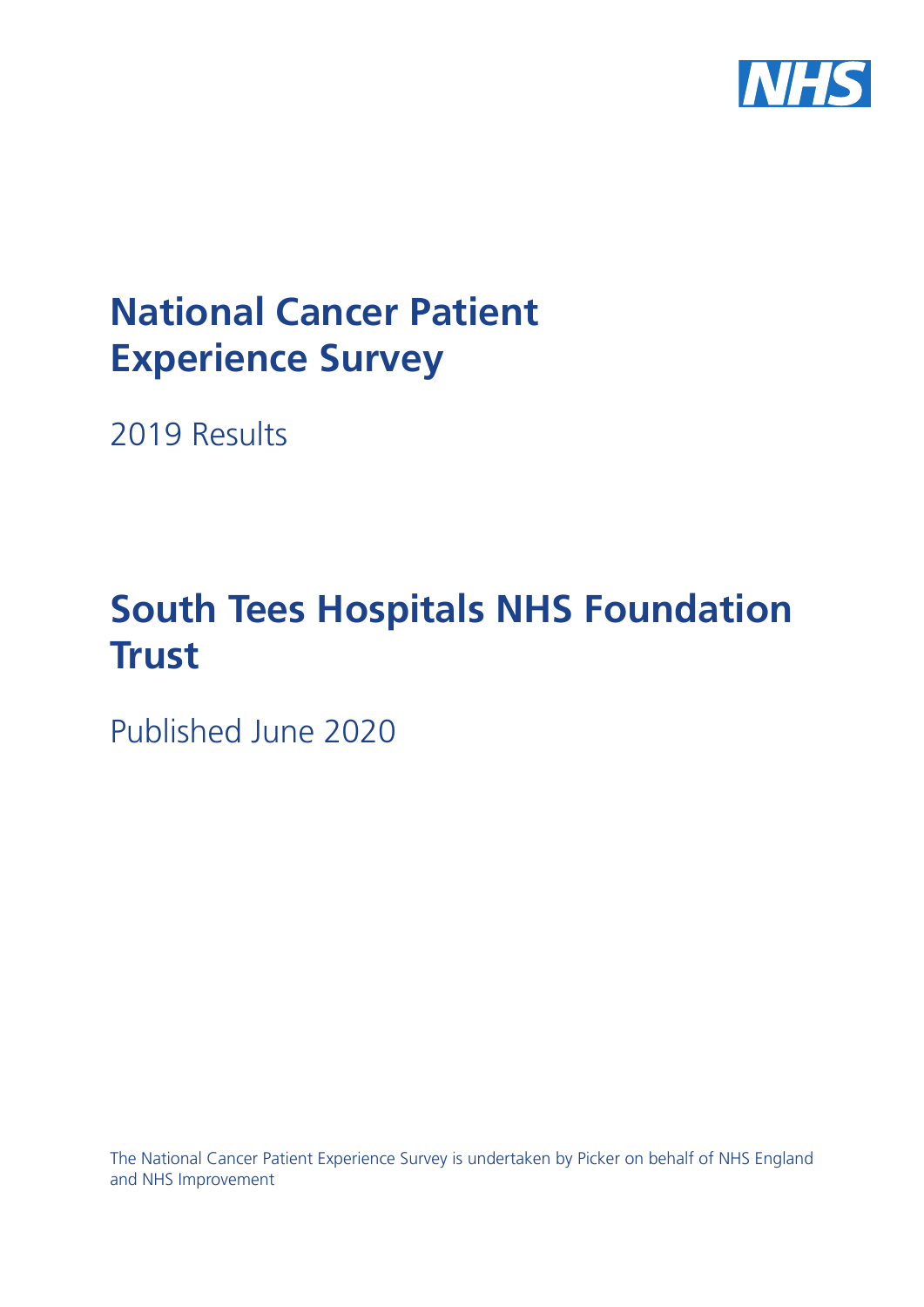# **Executive Summary** Case Mix Adjusted scores

### **Cancer Dashboard Questions**

The following seven questions are included in phase 1 of the Cancer Dashboard developed by Public Health England and NHS England:

Q61. Patient's average rating of care scored from very poor to very good

| $\Omega$   | 2                | 3                                                             | 4 | 5 | 6 | 7 | 8 | 9   | 10                                                                                            |  |
|------------|------------------|---------------------------------------------------------------|---|---|---|---|---|-----|-----------------------------------------------------------------------------------------------|--|
|            |                  |                                                               |   |   |   |   |   | 8.9 |                                                                                               |  |
| 1%         |                  |                                                               |   |   |   |   |   |     | Q18. Patient definitely involved as much as they wanted in decisions about care and treatment |  |
|            |                  |                                                               |   |   |   |   |   |     | Q19. Patient given the name of a CNS who would support them through their treatment           |  |
|            |                  | Q20. Patient found it very or quite easy to contact their CNS |   |   |   |   |   |     |                                                                                               |  |
| $\bf 88\%$ |                  |                                                               |   |   |   |   |   |     | Q39. Patient always felt they were treated with respect and dignity while in hospital         |  |
|            | leaving hospital |                                                               |   |   |   |   |   |     | Q41. Hospital staff told patient who to contact if worried about condition or treatment after |  |
| 60%        | treatment        |                                                               |   |   |   |   |   |     | Q55. General practice staff definitely did everything they could to support patient during    |  |

### **Questions Outside Expected Range**

|                                                                                                           |            | Case Mix Adjusted Scores   |                            |                   |
|-----------------------------------------------------------------------------------------------------------|------------|----------------------------|----------------------------|-------------------|
|                                                                                                           | 2019 Score | Lower<br>Expected<br>Range | Upper<br>Expected<br>Range | National<br>Score |
| Q22. Hospital staff gave information about support or self-help groups for people with<br>cancer          | 83%        | 85%                        | 91%                        | 88%               |
| Q24. Hospital staff gave information on getting financial help or possible benefits                       | 56%        | 57%                        | 69%                        | 63%               |
| Q25. Hospital staff told patient they could get free prescriptions                                        | 77%        | 77%                        | 87%                        | 82%               |
| Q40. Patient given clear written information about what should or should not do after<br>leaving hospital | 77%        | 82%                        | 90%                        | 86%               |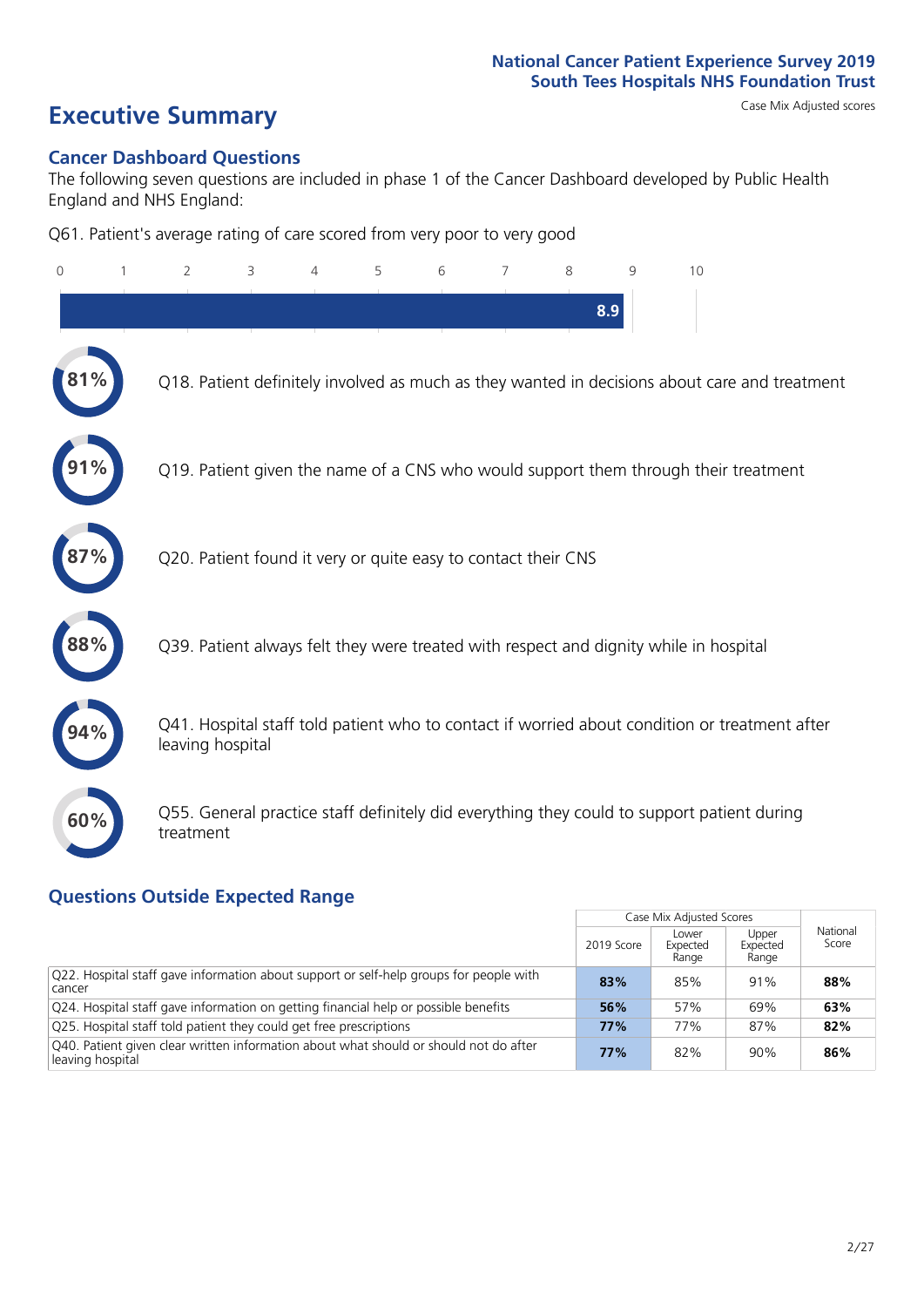# **Introduction**

The National Cancer Patient Experience Survey 2019 is the ninth iteration of the survey first undertaken in 2010. It has been designed to monitor national progress on cancer care; to provide information to drive local quality improvements; to assist commissioners and providers of cancer care; and to inform the work of the various charities and stakeholder groups supporting cancer patients.

The survey was overseen by a national Cancer Patient Experience Advisory Group. This Advisory Group set the principles and objectives of the survey programme and guided questionnaire development. The survey was commissioned and managed by NHS England. The survey provider, Picker, is responsible for designing, running and analysing the survey.

The 2019 survey involved 143 NHS Trusts. Out of 111,366 people, 67,858 people responded to the survey, yielding a response rate of 61%.

# **Methodology**

### **Eligibility, eldwork and survey methods**

The sample for the survey included all adult (aged 16 and over) NHS patients, with a confirmed primary diagnosis of cancer, discharged from an NHS Trust after an inpatient episode or day case attendance for cancer related treatment in the months of April, May and June 2019. The fieldwork for the survey was undertaken between December 2019 and March 2020.

As in the previous four years, the survey used a mixed mode methodology. Questionnaires were sent by post, with two reminders where necessary, but also included an option to complete the questionnaire online. A Freephone helpline and email was available for respondents to opt out, ask questions about the survey, enable them to complete their questionnaire over the phone and provide access to a translation and interpreting facility for those whose first language was not English.

### **Case-mix adjustment**

Both unadjusted and adjusted scores are presented in this report. Case-mix adjusted scores allows us to account for the impact that differing patient populations might have on results. By using the case-mix adjusted estimates we can obtain a greater understanding of how a Trust is performing given their patient population. The factors taken into account in this case-mix adjustment are gender, age, ethnic group, deprivation, and tumour group.

### **Scoring methodology**

Fifty-two questions from the questionnaire are scored as these questions relate directly to patient experience. For all but one question (Q61), scores are presented as the percentage of positive responses out of all scored responses. For Q61, respondents rate their overall care on a scale of 0 to 10, of which the average was calculated for this question's presented score. The percentages in this report have been rounded to the nearest percentage point. Therefore, in some cases the figures do not appear to add up to 100%.

### **Statistical significance**

In the reporting of 2019 results, appropriate statistical tests have been undertaken to identify unadjusted scores for which the change over time is 'statistically significant'. Thirty-seven scored questions in 2019 have been compared with those of 2018 and a statistically significant change between the two years has been reported where identified.

For the scored questions that are comparable beyond 2018, statistically significant change over the five years has also been reported where identified. A statistically significant difference means that the change in the result is very unlikely to have occurred by sampling variation.

### **Suppression**

### **Question-level suppression**

For scores where the base size per question is  $<$ 21, the score will be suppressed and replaced with an asterisk (\*). The base size will include neutral response options.

### **Double suppression**

If any group within a particular sub-group breakdown (such as the tumour group breakdown) has <21 responses, then the figure for this particular group is suppressed and replaced with an asterisk (\*). If there is only one group within the sub-group breakdown that has <21 respondents, and is therefore suppressed, the group with the next lowest number of respondents is also supressed and replaced with an asterisk (\*) (regardless if it is greater than or less than 21).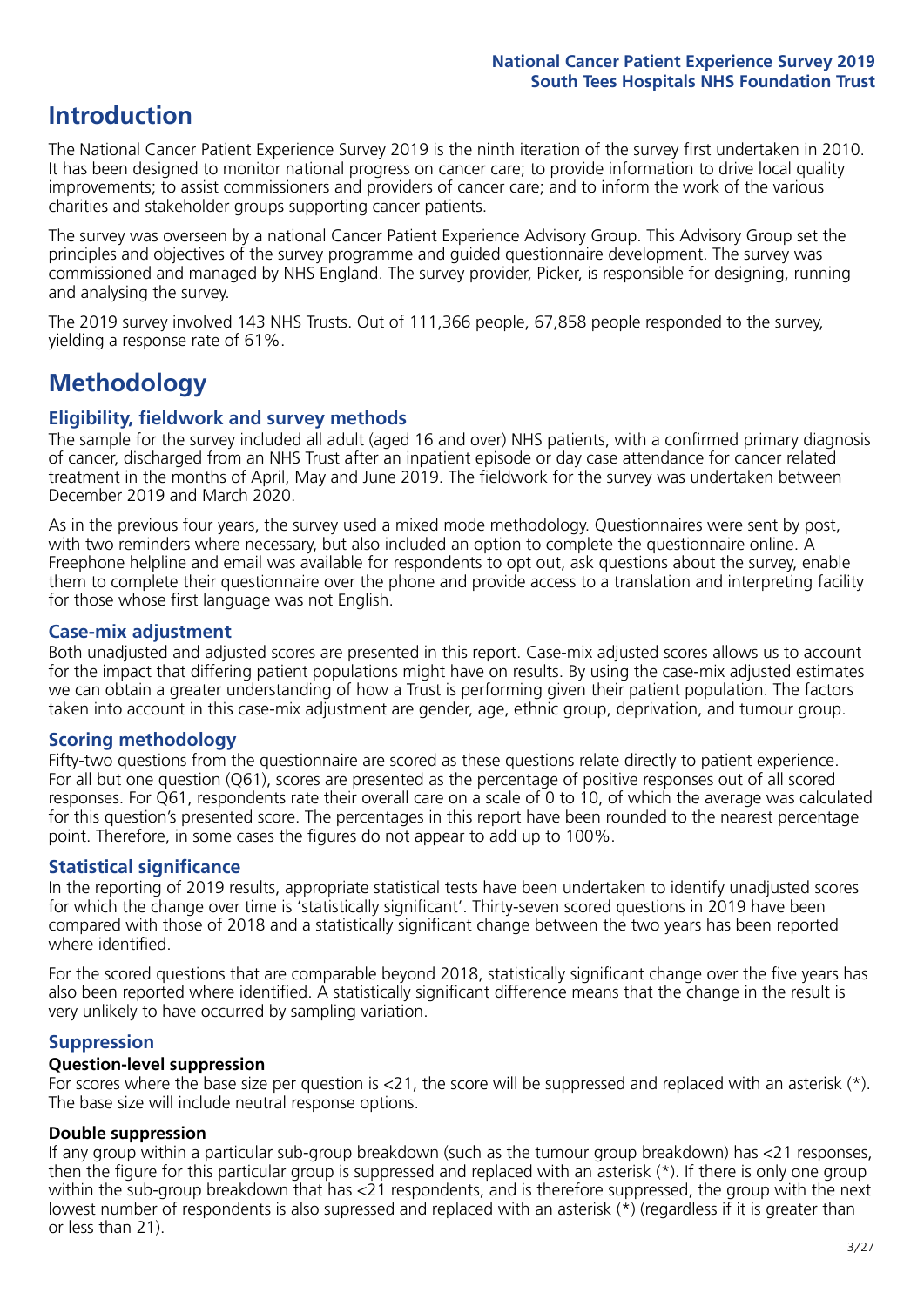# **Understanding the results**

This report shows how this Trust scored for each question in the survey, compared with national results and previous year's results. It is aimed at helping individual Trusts to understand their performance and identify areas for local improvement. Below is a description of the type of results presented within this report and how to understand them.

### **Expected range charts**

The expected range charts in this report show a bar with the lowest and highest score received for each question nationally. Within this bar, an expected range is given (in grey) and a black diamond represents the actual score for this Trust.

Trusts whose score is above the upper limit of the expected range (in the dark blue) are positive outliers, with a score statistically significantly higher than the national mean. This indicates that the Trust performs better than what Trusts of the same size and demographics are expected to perform. The opposite is true if the score is below the lower limit of the expected range (in the light blue); these are negative outliers. For scores within the expected range (in the grey), the score is what we would expect given the Trust's size and demographics.

### **Comparability tables**

The comparability tables show the 2018 and 2019 unadjusted scores for this Trust for each scored question. If there is a significant change from 2018 and 2019 or overall from 2015 to 2019, an arrow will be presented for the direction of change. The adjusted 2019 score will also be presented for each scored question along with the lower and upper expected range and national score. Scores above the upper limit of the expected range will be highlighted dark blue, scores below the lower limit of the expected range will be highlighted light blue, and scores within the lower and upper limit of the expected ranges will be highlighted grey.

### **Tumour type tables**

The tumour type tables show the unadjusted scores for each scored question for each of the 13 tumour groups. The national score for that tumour group is also shown. Unadjusted scores for the same tumour type across different Trusts may not be comparable, as they do not account for the impact that differing patient populations might have on results. Central nervous system is abbreviated as 'CNS' and lower gastrointestinal tract is abbreviated as 'LGT' throughout this report.

### **Year on year charts**

The year on year charts show five columns representing the unadjusted scores of the last five years (2015, 2016, 2017, 2018 and 2019) for each scored question.

### **Notes on specific questions**

Following the development phase of the 2019 survey, several changes were made to the questionnaire. Six scored questions were amended (Q5, Q18, Q30, Q35, Q56 and Q60) and one non-scored question (Q29) was amended that impacted the comparability of questions Q30 to Q41. Of all questions changed or impacted by change, only Q60 is presented with historical comparisons; though the results should be interpreted with caution.

### **Unadjusted data and case-mix adjusted data**

Unadjusted data should be used to see the actual responses from patients relating to the Trust. Case-mix adjusted data, together with expected ranges, should be used to understand whether the results are significantly higher or lower than national results taking account of the patient mix.

# **Further information**

This research was carried out in accordance with the international standard for organisations conducting social research (accreditation to ISO20252:2012; certificate number GB08/74322). The 2019 survey data has been produced and published in line with the Code of Practice for Official Statistics.

For more information on the methodology, please see the Technical Document. It can be viewed along with the 2019 questionnaire and survey quidance on the website at [www.ncpes.co.uk](https://www.ncpes.co.uk/supporting-documents). For all other outputs at National, Trust, CCG and Cancer Alliance level, please see the PDF reports, Excel tables and dashboards at [www.ncpes.co.uk.](https://www.ncpes.co.uk/current-results)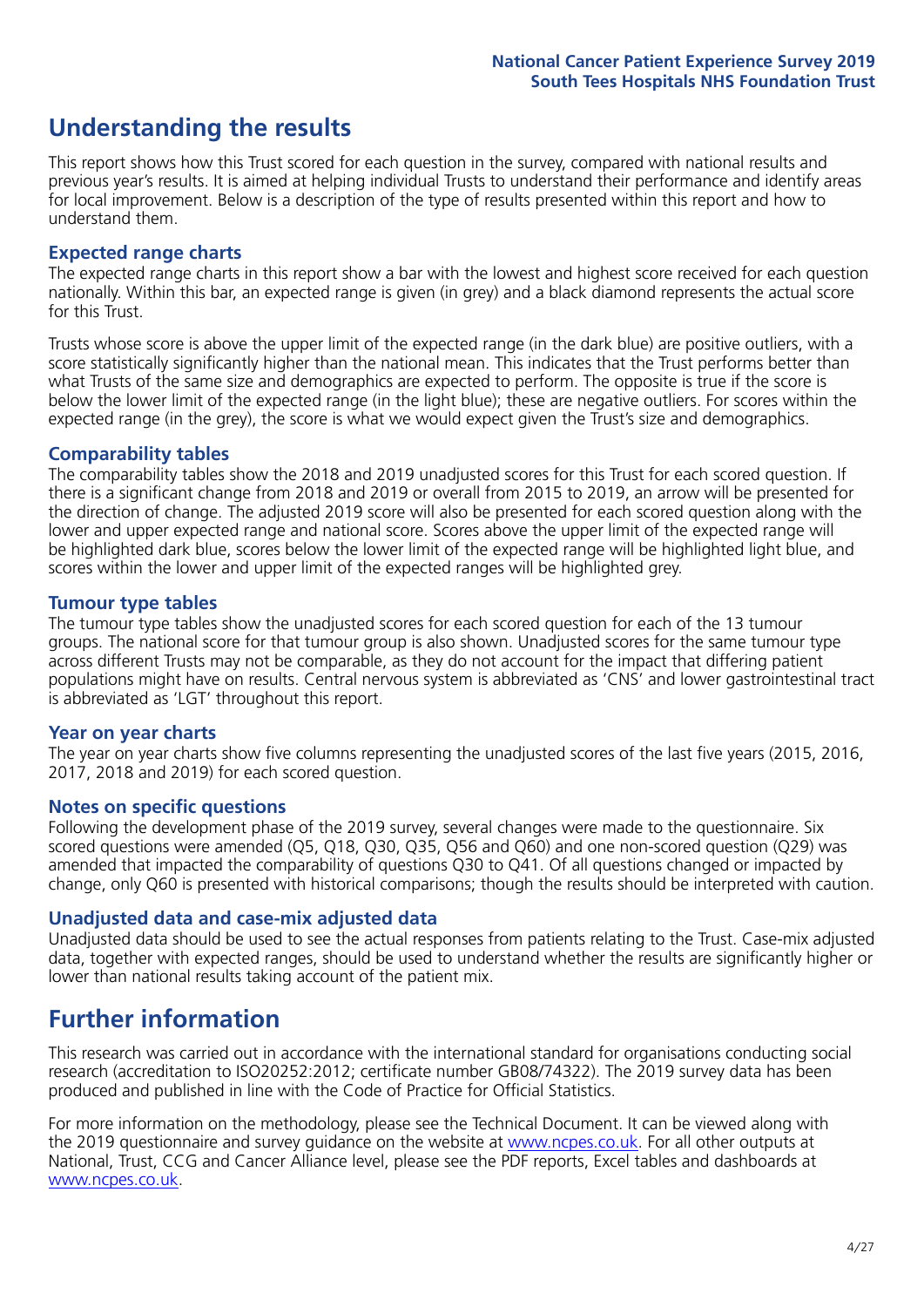### **Response Rate**

### **Overall Response Rate**

664 patients responded out of a total of 1,097 patients, resulting in a response rate of 61%.

|              | Sample Size | Adjusted<br>Sample | Completed | Response Rate |
|--------------|-------------|--------------------|-----------|---------------|
| <b>Trust</b> | 1.212       | 1.097              | 664       | 61%           |
| National     | 119.855     | 111,366            | 67.858    | 61%           |

### **Respondents by Survey Type**

|                            | Number of<br>Respondents |
|----------------------------|--------------------------|
| Online                     | 55                       |
| Paper                      | 609                      |
| Phone                      |                          |
| <b>Translation Service</b> |                          |

### **Respondents by Tumour Group**

|                      | Number of<br>Respondents |
|----------------------|--------------------------|
| Brain / CNS          | 5                        |
| <b>Breast</b>        | 97                       |
| Colorectal / LGT     | 53                       |
| Gynaecological       | 46                       |
| Haematological       | 118                      |
| <b>Head and Neck</b> | 43                       |
| Lung                 | 70                       |
| Prostate             | 38                       |
| Sarcoma              | 7                        |
| Skin                 | 16                       |
| Upper Gastro         | 51                       |
| Urological           | 48                       |
| Other                | 72                       |

### **Respondents by Age and Gender**

Respondents year of birth has been used to determine age. This information has been amalgamated into 8 age bands. The age and gender distribution for the Trust was as follows:

|        | Age 16-24 | Age 25-34 | Age 35-44 | Age 45-54 | Age 55-64 | Age 65-74 | Age 75-84      | Age 85+             | Total |
|--------|-----------|-----------|-----------|-----------|-----------|-----------|----------------|---------------------|-------|
| Male   |           |           |           | 25        | 73        | 98        | 8 <sup>7</sup> | 15                  | 299   |
| Female |           |           |           | 42        | 96        | 127       | 79             |                     | 365   |
| Total  |           |           |           | 67        | 169       | 225       | 160            | דר<br>$\mathcal{L}$ | 664   |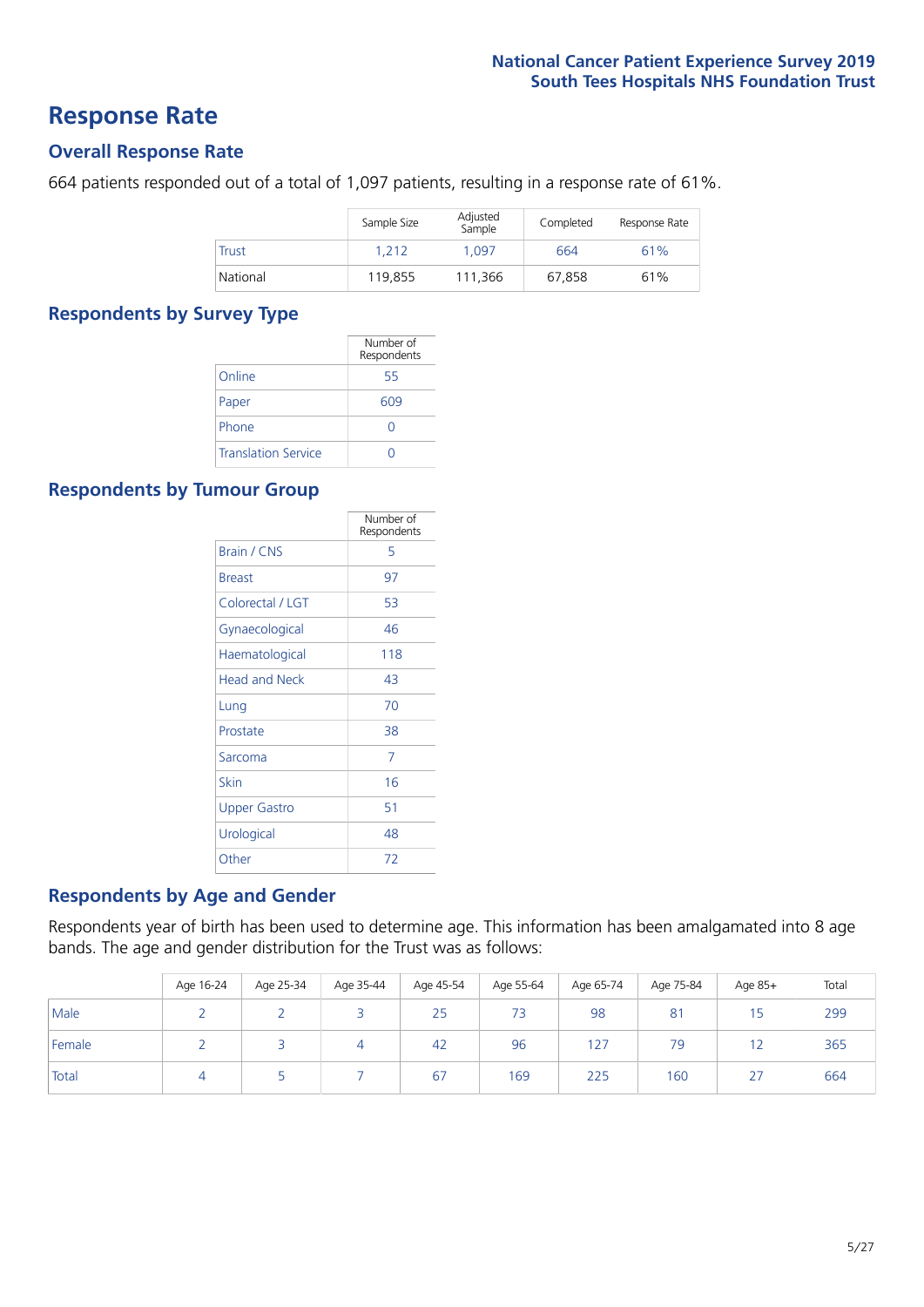# **Expected Range Charts**

| Lower Expected Range<br>Average                                                                                                                                                                                                                                                                                                                                                                                                                                                                                             |    |     | <b>Upper Expected Range</b> |     |     |     |                   | Case Mix Adjusted Score |                   |                   |          |
|-----------------------------------------------------------------------------------------------------------------------------------------------------------------------------------------------------------------------------------------------------------------------------------------------------------------------------------------------------------------------------------------------------------------------------------------------------------------------------------------------------------------------------|----|-----|-----------------------------|-----|-----|-----|-------------------|-------------------------|-------------------|-------------------|----------|
| <b>SEEING YOUR GP</b><br>Q1. Saw GP once or twice before being told they needed to go to<br>hospital<br>Q2. Patient thought they were seen as soon as necessary                                                                                                                                                                                                                                                                                                                                                             | 0% | 10% | 20%                         | 30% | 40% | 50% | 60%               | 70%                     | 80%<br>77%<br>82% |                   | 90% 100% |
| <b>DIAGNOSTIC TESTS</b><br>Q5. Received all the information needed about the test<br>Q6. The length of time waiting for the test to be done was about<br>right<br>Q7. Test results explained in completely understandable way                                                                                                                                                                                                                                                                                               | 0% | 10% | 20%                         | 30% | 40% | 50% | 60%               | 70%                     | 80%<br>77%        | 93%<br>87%        | 90% 100% |
| <b>FINDING OUT WHAT WAS WRONG WITH YOU</b><br>Q10. Patient told they could bring a family member or friend when<br>first told they had cancer<br>Q11. Patient felt they were told sensitively that they had cancer<br>Q12. Patient completely understood the explanation of what was<br>wrong<br>Q13. Patient given easy to understand written information about<br>the type of cancer they had                                                                                                                             | 0% | 10% | 20%                         | 30% | 40% | 50% | 60%               | 70%<br>73%<br>73%       | 80%<br>79%        | 87%               | 90% 100% |
| <b>DECIDING THE BEST TREATMENT FOR YOU</b><br>Q14. Patient felt that treatment options were completely explained<br>Q15. Patient felt possible side effects were definitely explained in<br>an understandable way<br>Q16. Patient definitely given practical advice and support in dealing<br>with side effects of treatment<br>Q17. Patient definitely told about side effects that could affect<br>them in the future<br>Q18. Patient definitely involved as much as they wanted in<br>decisions about care and treatment | 0% | 10% | 20%                         | 30% | 40% | 50% | 60%<br>64%<br>56% | 70%<br>73%              | 80%<br>81%        | 85%               | 90% 100% |
| <b>CLINICAL NURSE SPECIALIST (CNS)</b><br>Q19. Patient given the name of a CNS who would support them<br>through their treatment<br>Q20. Patient found it very or quite easy to contact their CNS<br>Q21. Patient got understandable answers to important questions<br>all or most of the time                                                                                                                                                                                                                              | 0% | 10% | 20%                         | 30% | 40% | 50% | 60%               | 70%                     | 80%               | 91%<br>87%<br>89% | 90% 100% |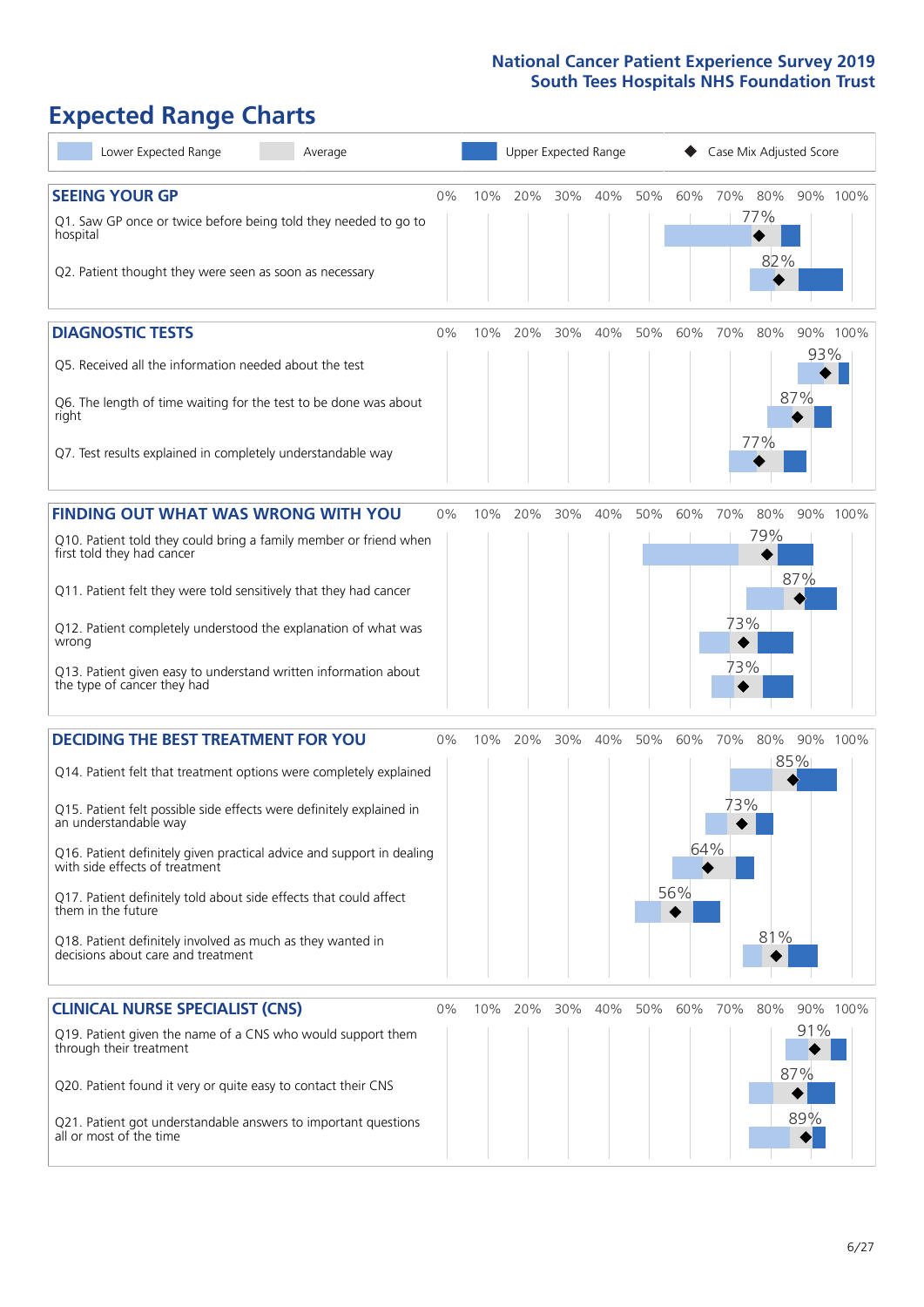# **Expected Range Charts**

| Lower Expected Range<br>Average                                                                                                                                                                                 |    |     |     |     | Upper Expected Range |     |     |     | Case Mix Adjusted Score    |          |
|-----------------------------------------------------------------------------------------------------------------------------------------------------------------------------------------------------------------|----|-----|-----|-----|----------------------|-----|-----|-----|----------------------------|----------|
| <b>SUPPORT FOR PEOPLE WITH CANCER</b><br>Q22. Hospital staff gave information about support or self-help<br>groups for people with cancer<br>Q23. Hospital staff discussed or gave information about the impact | 0% | 10% | 20% | 30% | 40%                  | 50% | 60% | 70% | 80% 90% 100%<br>83%<br>83% |          |
| cancer could have on day to day activities<br>Q24. Hospital staff gave information on getting financial help or<br>possible benefits                                                                            |    |     |     |     |                      |     | 56% |     | 77%                        |          |
| Q25. Hospital staff told patient they could get free prescriptions                                                                                                                                              |    |     |     |     |                      |     |     |     |                            |          |
| <b>OPERATIONS</b>                                                                                                                                                                                               | 0% | 10% | 20% | 30% | 40%                  | 50% | 60% | 70% | 80%                        | 90% 100% |
| Q27. Beforehand, patient had all the information needed about the<br>operation                                                                                                                                  |    |     |     |     |                      |     |     |     | 77%                        | 95%      |
| Q28. Afterwards, staff completely explained how operation had<br>gone in understandable way                                                                                                                     |    |     |     |     |                      |     |     |     |                            |          |
| <b>HOSPITAL CARE AS AN INPATIENT</b>                                                                                                                                                                            | 0% | 10% | 20% | 30% | 40%                  | 50% | 60% | 70% | 80%                        | 90% 100% |
| Q30. Hospital staff didn't talk in front of patient as if patient wasn't<br>there<br>Q31. Patient had confidence and trust in all doctors treating them                                                         |    |     |     |     |                      |     |     |     | 85%<br>82%                 |          |
| Q32. Patient's family or someone close definitely felt able to talk to<br>a doctor                                                                                                                              |    |     |     |     |                      |     |     | 71% |                            |          |
| Q33. Patient had confidence and trust in all the ward nurses<br>treating them                                                                                                                                   |    |     |     |     |                      |     |     | 73% |                            |          |
| Q34. Patient thought there were always or nearly always enough<br>nurses on duty to care for them                                                                                                               |    |     |     |     |                      |     | 61% |     |                            |          |
| Q35. All hospital staff asked patient what name they prefer to be<br>called by                                                                                                                                  |    |     |     |     |                      |     |     | 75% |                            |          |
| Q36. Patient always given enough privacy when discussing<br>condition or treatment                                                                                                                              |    |     |     |     |                      | 49% |     |     | 87%                        |          |
| Q37. Patient definitely found hospital staff to discuss worries or<br>fears during their inpatient visit                                                                                                        |    |     |     |     |                      |     |     |     |                            |          |
| Q38. Hospital staff definitely did everything they could to help<br>control pain                                                                                                                                |    |     |     |     |                      |     |     |     | 82%                        |          |
| Q39. Patient always felt they were treated with respect and dignity<br>while in hospital                                                                                                                        |    |     |     |     |                      |     |     |     | 88%                        |          |
| Q40. Patient given clear written information about what should or<br>should not do after leaving hospital                                                                                                       |    |     |     |     |                      |     |     |     | 77%                        |          |
| Q41. Hospital staff told patient who to contact if worried about<br>condition or treatment after leaving hospital                                                                                               |    |     |     |     |                      |     |     |     |                            | 94%      |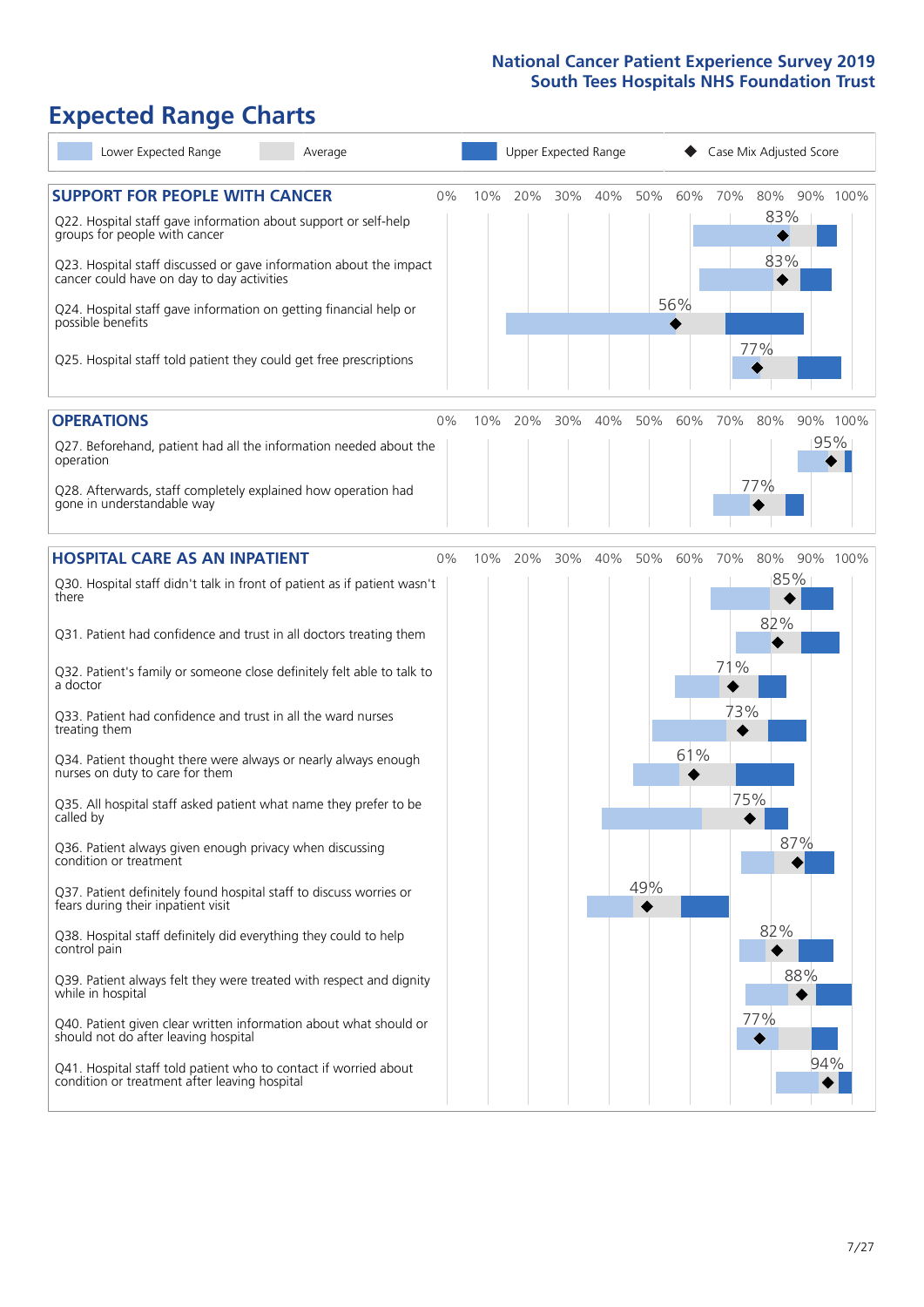## **Expected Range Charts**

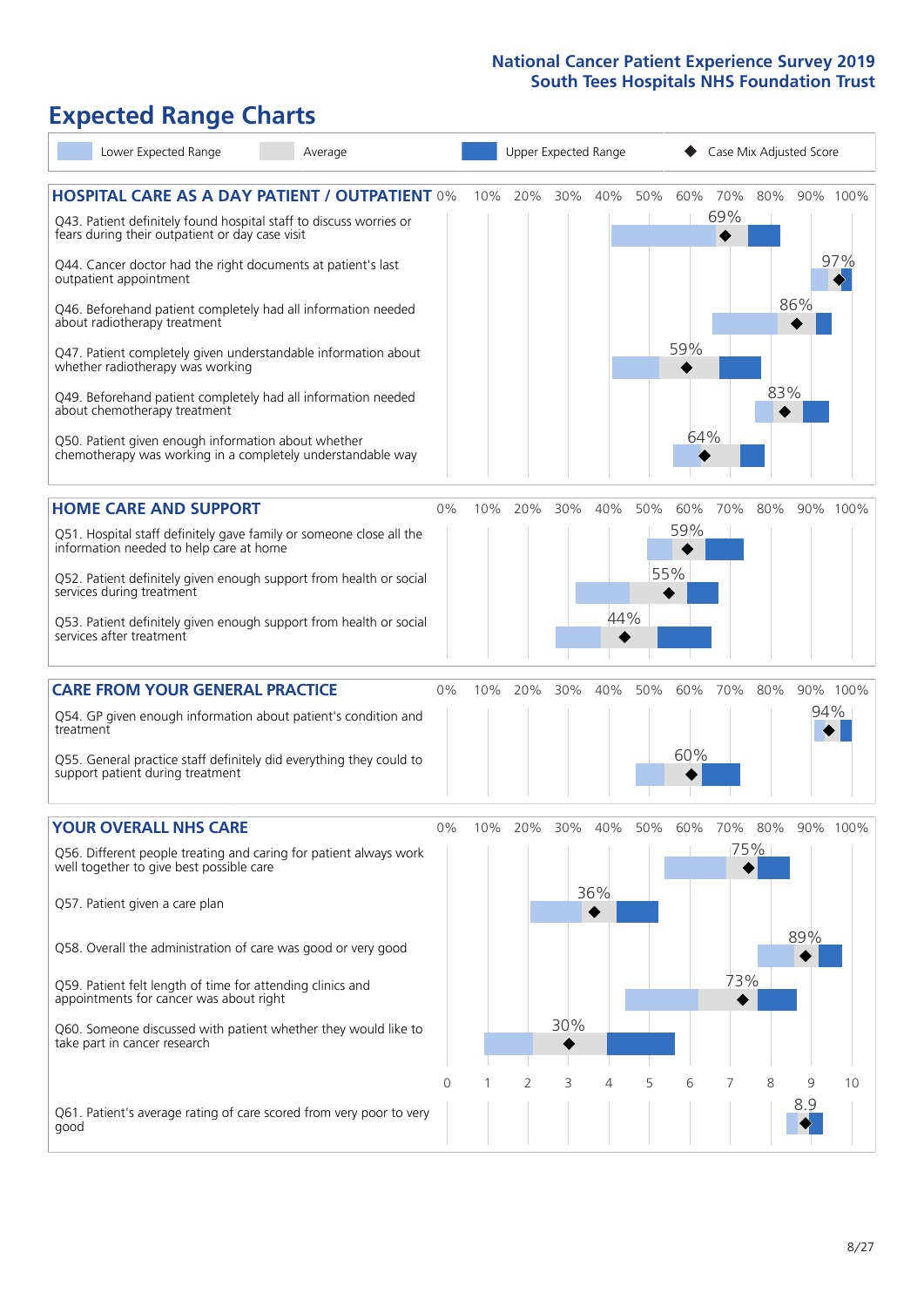# **Comparability Tables**

\* Indicates where a score has been suppressed because there are less than 21 responses.

\*\* No score available for 2018.

 $\triangle$  or  $\nabla$ 

Change 2018-2019: Indicates where 2019 score is significantly higher or lower than 2018 score Change Overall: Indicates significant change overall (2015, 2016, 2017, 2018 and 2019).

Adjusted Score below Lower Expected Range Adjusted Score between Upper and Lower Expected Ranges Adjusted Score above Upper Expected Range

|                                                                                                                                                                                                                                                                                                                                                     |           |               | Unadjusted Scores |               |                                                    |         |               |                                     | Case Mix Adjusted Scores |                      |  |
|-----------------------------------------------------------------------------------------------------------------------------------------------------------------------------------------------------------------------------------------------------------------------------------------------------------------------------------------------------|-----------|---------------|-------------------|---------------|----------------------------------------------------|---------|---------------|-------------------------------------|--------------------------|----------------------|--|
|                                                                                                                                                                                                                                                                                                                                                     | 2018<br>n | 2018<br>Score | 2019<br>n         | 2019<br>Score | $\sqrt{(\text{Change})^2}$ Change<br>2018-<br>2019 | Overall | 2019<br>Score | Lower<br>Expected Expected<br>Range | Upper<br>Range           | National<br>Score    |  |
| <b>SEEING YOUR GP</b>                                                                                                                                                                                                                                                                                                                               |           |               |                   |               |                                                    |         |               |                                     |                          |                      |  |
| Q1. Saw GP once or twice before being told they needed to go<br>to hospital                                                                                                                                                                                                                                                                         | 581       | 76%           | 505               | 76%           |                                                    |         | 77%           | 75%                                 | 82%                      | 79%                  |  |
| Q2. Patient thought they were seen as soon as necessary                                                                                                                                                                                                                                                                                             | 781       | 86%           | 652               | 81%           |                                                    |         | 82%           | 81%                                 | 87%                      | 84%                  |  |
| <b>DIAGNOSTIC TESTS</b>                                                                                                                                                                                                                                                                                                                             |           |               |                   |               |                                                    |         |               |                                     |                          |                      |  |
| $\overline{a}$ , $\overline{b}$ , $\overline{b}$ , $\overline{c}$ , $\overline{c}$ , $\overline{c}$ , $\overline{c}$ , $\overline{c}$ , $\overline{c}$ , $\overline{c}$ , $\overline{c}$ , $\overline{c}$ , $\overline{c}$ , $\overline{c}$ , $\overline{c}$ , $\overline{c}$ , $\overline{c}$ , $\overline{c}$ , $\overline{c}$ , $\overline{c}$ , | الملد ملد | المقدر مقدر   | F A               | $\sim$        |                                                    |         | $\sim$        | $\sim$                              | $\sim$ $\sim$ $\sim$     | $\sim$ $\sim$ $\sim$ |  |

| O5. Received all the information needed about the test                    | $***$ | **  | 542 | 93% |  | 93% | 93% | 97% | 95% |
|---------------------------------------------------------------------------|-------|-----|-----|-----|--|-----|-----|-----|-----|
| Q6. The length of time waiting for the test to be done was<br>about right | 678   | 88% | 555 | 86% |  | 87% | 85% | 91% | 88% |
| Q7. Test results explained in completely understandable way               | 690   | 80% | 551 | 76% |  | 77% | 76% | 83% | 80% |

| <b>FINDING OUT WHAT WAS WRONG WITH YOU</b>                                                      |     |     |     |     |  |     |     |     |     |
|-------------------------------------------------------------------------------------------------|-----|-----|-----|-----|--|-----|-----|-----|-----|
| Q10. Patient told they could bring a family member or friend<br>when first told they had cancer | 735 | 80% | 609 | 78% |  | 79% | 72% | 82% | 77% |
| Q11. Patient felt they were told sensitively that they had cancer                               | 784 | 86% | 659 | 86% |  | 87% | 83% | 88% | 86% |
| Q12. Patient completely understood the explanation of what<br>was wrong                         | 786 | 73% | 652 | 72% |  | 73% | 70% | 77% | 73% |
| Q13. Patient given easy to understand written information<br>about the type of cancer they had  | 669 | 73% | 557 | 71% |  | 73% | 71% | 78% | 74% |

| <b>DECIDING THE BEST TREATMENT FOR YOU</b>                                                              |      |     |     |     |  |     |     |     |     |
|---------------------------------------------------------------------------------------------------------|------|-----|-----|-----|--|-----|-----|-----|-----|
| Q14. Patient felt that treatment options were completely<br>explained                                   | 709  | 87% | 573 | 86% |  | 85% | 80% | 87% | 83% |
| Q15. Patient felt possible side effects were definitely explained<br>in an understandable way           | 759  | 75% | 627 | 73% |  | 73% | 69% | 76% | 73% |
| Q16. Patient definitely given practical advice and support in<br>dealing with side effects of treatment | 757  | 69% | 624 | 64% |  | 64% | 63% | 71% | 67% |
| Q17. Patient definitely told about side effects that could affect<br>them in the future                 | 713  | 57% | 595 | 56% |  | 56% | 53% | 61% | 57% |
| Q18. Patient definitely involved as much as they wanted in<br>decisions about care and treatment        | $**$ | **  | 646 | 81% |  | 81% | 78% | 84% | 81% |

| <b>CLINICAL NURSE SPECIALIST (CNS)</b>                                                    |     |     |     |     |     |     |     |     |
|-------------------------------------------------------------------------------------------|-----|-----|-----|-----|-----|-----|-----|-----|
| Q19. Patient given the name of a CNS who would support them<br>through their treatment    | 751 | 90% | 636 | 91% | 91% | 89% | 95% | 92% |
| Q20. Patient found it very or quite easy to contact their CNS                             | 604 | 90% | 523 | 87% | 87% | 81% | 89% | 85% |
| Q21. Patient got understandable answers to important<br>questions all or most of the time | 569 | 91% | 511 | 89% | 89% | 85% | 90% | 87% |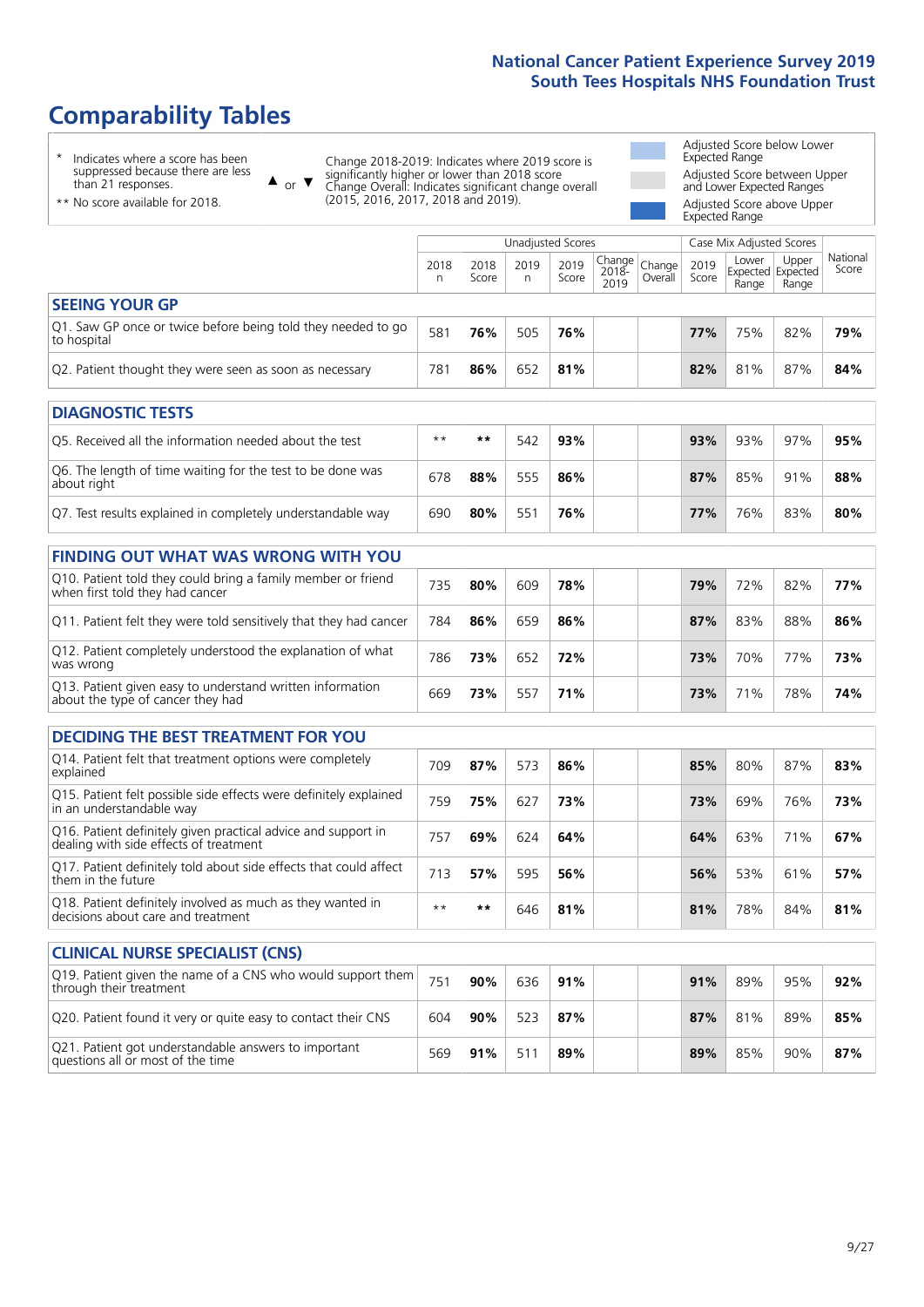# **Comparability Tables**

\* Indicates where a score has been suppressed because there are less than 21 responses.

\*\* No score available for 2018.

 $\triangle$  or  $\nabla$ 

Change 2018-2019: Indicates where 2019 score is significantly higher or lower than 2018 score Change Overall: Indicates significant change overall (2015, 2016, 2017, 2018 and 2019).

Adjusted Score below Lower Expected Range Adjusted Score between Upper and Lower Expected Ranges Adjusted Score above Upper Expected Range

|                                                                                                                   |           |               |           | <b>Unadjusted Scores</b> |                         |                   |               | Case Mix Adjusted Scores            |                |                   |
|-------------------------------------------------------------------------------------------------------------------|-----------|---------------|-----------|--------------------------|-------------------------|-------------------|---------------|-------------------------------------|----------------|-------------------|
|                                                                                                                   | 2018<br>n | 2018<br>Score | 2019<br>n | 2019<br>Score            | Change<br>2018-<br>2019 | Change<br>Overall | 2019<br>Score | Lower<br>Expected Expected<br>Range | Upper<br>Range | National<br>Score |
| <b>SUPPORT FOR PEOPLE WITH CANCER</b>                                                                             |           |               |           |                          |                         |                   |               |                                     |                |                   |
| Q22. Hospital staff gave information about support or self-help<br>groups for people with cancer                  | 584       | 86%           | 514       | 82%                      |                         |                   | 83%           | 85%                                 | 91%            | 88%               |
| Q23. Hospital staff discussed or gave information about the<br>impact cancer could have on day to day activities  | 503       | 83%           | 458       | 82%                      |                         |                   | 83%           | 81%                                 | 87%            | 84%               |
| Q24. Hospital staff gave information on getting financial help or<br>possible benefits                            | 394       | 57%           | 372       | 57%                      |                         |                   | 56%           | 57%                                 | 69%            | 63%               |
| Q25. Hospital staff told patient they could get free prescriptions                                                | 318       | 77%           | 300       | 76%                      |                         |                   | 77%           | 77%                                 | 87%            | 82%               |
| <b>OPERATIONS</b>                                                                                                 |           |               |           |                          |                         |                   |               |                                     |                |                   |
| Q27. Beforehand, patient had all the information needed about<br>the operation                                    | 437       | 96%           | 319       | 94%                      |                         |                   | 95%           | 94%                                 | 98%            | 96%               |
| Q28. Afterwards, staff completely explained how operation had<br>gone in understandable way                       | 438       | 79%           | 314       | 76%                      |                         |                   | 77%           | 75%                                 | 84%            | 79%               |
| <b>HOSPITAL CARE AS AN INPATIENT</b>                                                                              |           |               |           |                          |                         |                   |               |                                     |                |                   |
| Q30. Hospital staff didn't talk in front of patient as if patient<br>wasn't there                                 | $* *$     | $***$         | 360       | 84%                      |                         |                   | 85%           | 80%                                 | 87%            | 84%               |
| Q31. Patient had confidence and trust in all doctors treating<br>them                                             | $**$      | $***$         | 365       | 81%                      |                         |                   | 82%           | 80%                                 | 88%            | 84%               |
| Q32. Patient's family or someone close definitely felt able to talk<br>to a doctor                                | $* *$     | $***$         | 324       | 70%                      |                         |                   | 71%           | 67%                                 | 77%            | 72%               |
| O33. Patient had confidence and trust in all the ward nurses<br>treating them                                     | $**$      | $***$         | 366       | 73%                      |                         |                   | 73%           | 69%                                 | 79%            | 74%               |
| Q34. Patient thought there were always or nearly always<br>enough nurses on duty to care for them                 | $**$      | $***$         | 364       | 60%                      |                         |                   | 61%           | 57%                                 | 71%            | 64%               |
| Q35. All hospital staff asked patient what name they prefer to<br>be called by                                    | $* *$     | $***$         | 358       | 75%                      |                         |                   | 75%           | 63%                                 | 78%            | 71%               |
| Q36. Patient always given enough privacy when discussing<br>condition or treatment                                | $* *$     | $**$          | 363       | 86%                      |                         |                   | 87%           | 81%                                 | 88%            | 85%               |
| Q37. Patient definitely found hospital staff to discuss worries or<br>fears during their inpatient visit          | $* *$     | $***$         | 277       | 49%                      |                         |                   | 49%           | 46%                                 | 58%            | 52%               |
| Q38. Hospital staff definitely did everything they could to help<br>control pain                                  | $* *$     | $***$         | 318       | 81%                      |                         |                   | 82%           | 79%                                 | 87%            | 83%               |
| Q39. Patient always felt they were treated with respect and<br>dignity while in hospital                          | $* *$     | $***$         | 363       | 87%                      |                         |                   | 88%           | 84%                                 | 91%            | 88%               |
| Q40. Patient given clear written information about what should<br>or should not do after leaving hospital         | $* *$     | $***$         | 332       | 77%                      |                         |                   | 77%           | 82%                                 | 90%            | 86%               |
| Q41. Hospital staff told patient who to contact if worried about<br>condition or treatment after leaving hospital | $**$      | $***$         | 346       | 94%                      |                         |                   | 94%           | 92%                                 | 97%            | 94%               |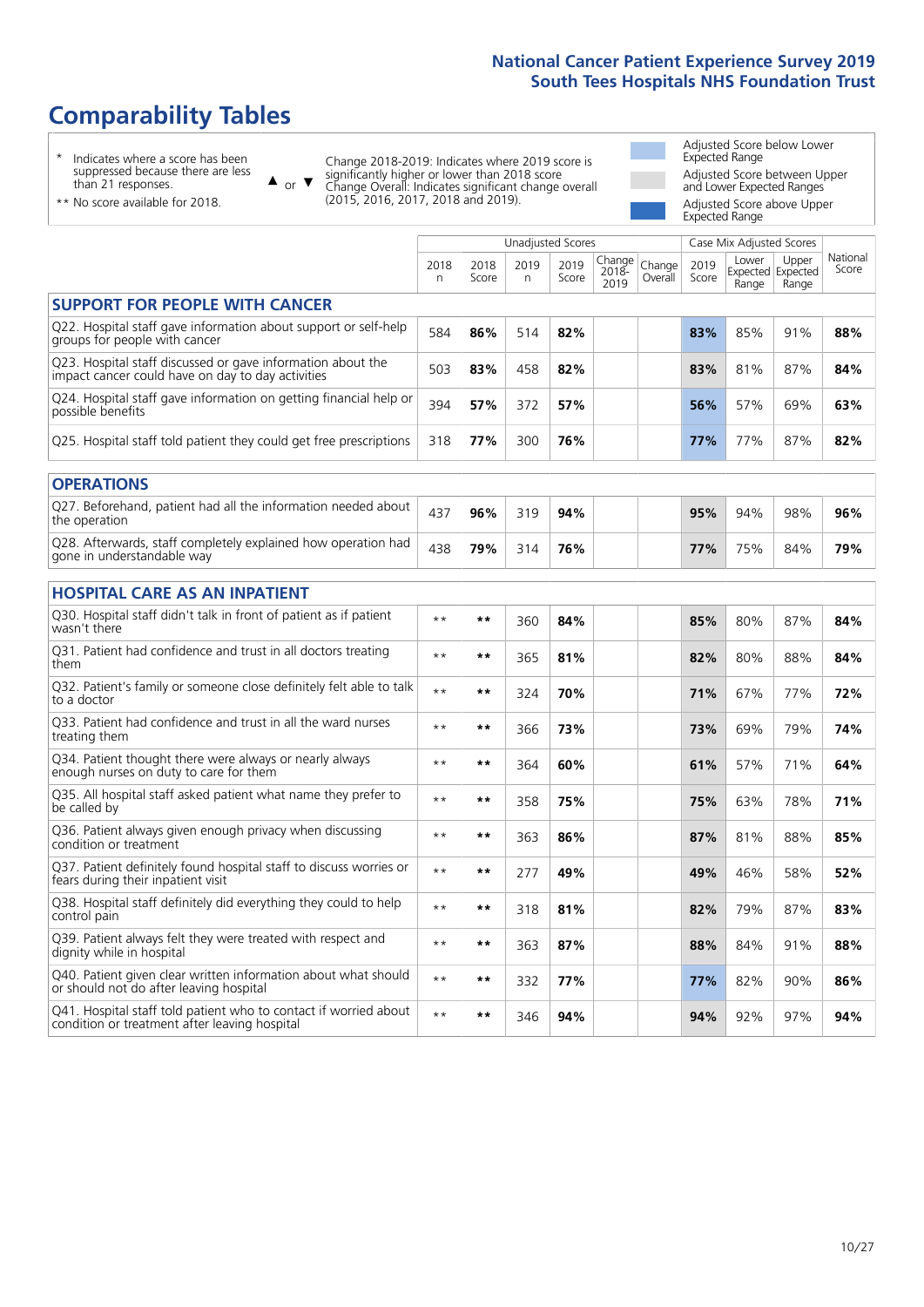# **Comparability Tables**

\* Indicates where a score has been suppressed because there are less than 21 responses.

\*\* No score available for 2018.

to take part in cancer research

or  $\blacktriangledown$  $\blacktriangle$ 

Change 2018-2019: Indicates where 2019 score is significantly higher or lower than 2018 score Change Overall: Indicates significant change overall (2015, 2016, 2017, 2018 and 2019).

Adjusted Score below Lower Expected Range Adjusted Score between Upper and Lower Expected Ranges Adjusted Score above Upper Expected Range

|                                                                                                                       |              |               | <b>Unadjusted Scores</b> |               |                         |                   |               | Case Mix Adjusted Scores |                                     |                   |
|-----------------------------------------------------------------------------------------------------------------------|--------------|---------------|--------------------------|---------------|-------------------------|-------------------|---------------|--------------------------|-------------------------------------|-------------------|
|                                                                                                                       | 2018<br>n.   | 2018<br>Score | 2019<br>n.               | 2019<br>Score | Change<br>2018-<br>2019 | Change<br>Overall | 2019<br>Score | Lower<br>Range           | Upper<br>Expected Expected<br>Range | National<br>Score |
| <b>HOSPITAL CARE AS A DAY PATIENT / OUTPATIENT</b>                                                                    |              |               |                          |               |                         |                   |               |                          |                                     |                   |
| Q43. Patient definitely found hospital staff to discuss worries or<br>fears during their outpatient or day case visit | 611          | 70%           | 504                      | 69%           |                         |                   | 69%           | 66%                      | 74%                                 | 71%               |
| Q44. Cancer doctor had the right documents at patient's last<br>outpatient appointment                                | 707          | 95%           | 590                      | 97%           |                         |                   | 97%           | 94%                      | 97%                                 | 96%               |
| Q46. Beforehand patient completely had all information needed<br>about radiotherapy treatment                         | 215          | 87%           | 203                      | 86%           |                         |                   | 86%           | 82%                      | 91%                                 | 86%               |
| Q47. Patient completely given understandable information<br>about whether radiotherapy was working                    | 172          | 57%           | 171                      | 60%           |                         |                   | 59%           | 52%                      | 67%                                 | 60%               |
| Q49. Beforehand patient completely had all information needed<br>about chemotherapy treatment                         | 414          | 87%           | 387                      | 84%           |                         |                   | 83%           | 81%                      | 88%                                 | 84%               |
| Q50. Patient given enough information about whether<br>chemotherapy was working in a completely understandable way    | 369          | 65%           | 348                      | 64%           |                         |                   | 64%           | 63%                      | 73%                                 | 68%               |
| <b>HOME CARE AND SUPPORT</b>                                                                                          |              |               |                          |               |                         |                   |               |                          |                                     |                   |
| Q51. Hospital staff definitely gave family or someone close all<br>the information needed to help care at home        | 651          | 62%           | 545                      | 59%           |                         |                   | 59%           | 56%                      | 64%                                 | 60%               |
| Q52. Patient definitely given enough support from health or<br>social services during treatment                       | 413          | 56%           | 363                      | 55%           |                         |                   | 55%           | 45%                      | 59%                                 | 52%               |
| Q53. Patient definitely given enough support from health or<br>social services after treatment                        | 266          | 53%           | 225                      | 44%           |                         |                   | 44%           | 38%                      | 52%                                 | 45%               |
| <b>CARE FROM YOUR GENERAL PRACTICE</b>                                                                                |              |               |                          |               |                         |                   |               |                          |                                     |                   |
| Q54. GP given enough information about patient's condition<br>and treatment                                           | 607          | 95%           | 496                      | 94%           |                         |                   | 94%           | 93%                      | 97%                                 | 95%               |
| Q55. General practice staff definitely did everything they could<br>to support patient during treatment               | 544          | 59%           | 440                      | 60%           |                         |                   | 60%           | 54%                      | 63%                                 | 58%               |
|                                                                                                                       |              |               |                          |               |                         |                   |               |                          |                                     |                   |
| <b>YOUR OVERALL NHS CARE</b>                                                                                          |              |               |                          |               |                         |                   |               |                          |                                     |                   |
| Q56. Different people treating and caring for patient always<br>work well together to give best possible care         | $\star\star$ | **            | 619                      | 74%           |                         |                   | 75%           | 69%                      | 77%                                 | 73%               |
| Q57. Patient given a care plan                                                                                        | 594          | 33%           | 510                      | 35%           |                         |                   | 36%           | 33%                      | 42%                                 | 38%               |
| Q58. Overall the administration of care was good or very good                                                         | 781          | 89%           | 644                      | 88%           |                         |                   | 89%           | 86%                      | 92%                                 | 89%               |
| Q59. Patient felt length of time for attending clinics and<br>appointments for cancer was about right                 | 776          | 75%           | 648                      | 73%           |                         |                   | 73%           | 62%                      | 77%                                 | 69%               |
| Q60. Someone discussed with patient whether they would like<br>to take part in cancer recearch                        | 739          | 27%           | 599                      | 30%           |                         |                   | 30%           | 21%                      | 39%                                 | 30%               |

Q61. Patient's average rating of care scored from very poor to very good <sup>768</sup> **8.8** <sup>632</sup> **8.9 8.9** 8.7 8.9 **8.8**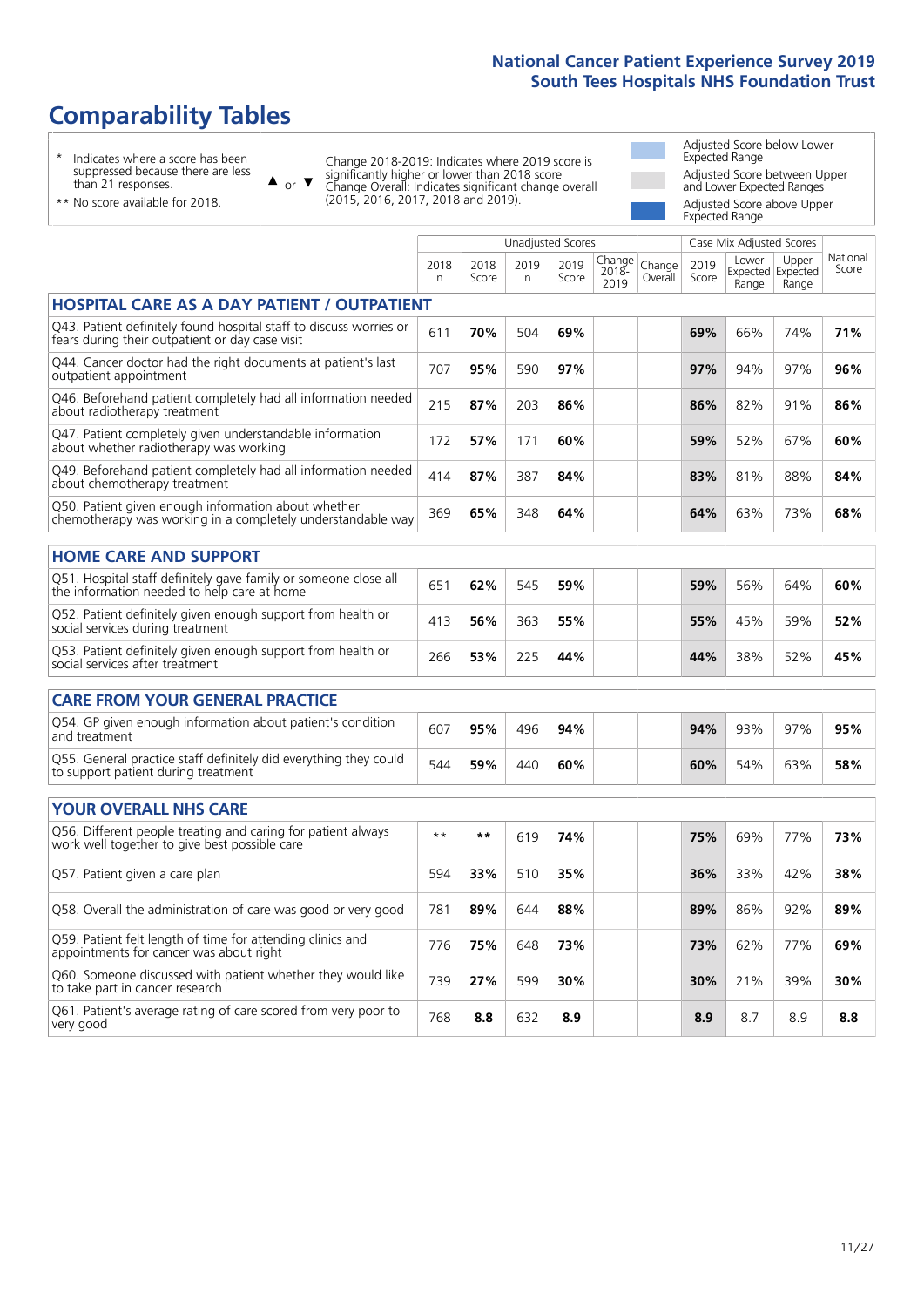# **Tumour Type Tables**

- \* Indicates where a score has been suppressed because there are less than 21 responses.
- n.a. Indicates that there were no respondents for that tumour group.

| <b>SEEING YOUR GP</b>                           |            |               |               |                   |                |                |                                     |     | Tumour Group |         |         |                 |                                  |                                                     |                |
|-------------------------------------------------|------------|---------------|---------------|-------------------|----------------|----------------|-------------------------------------|-----|--------------|---------|---------|-----------------|----------------------------------|-----------------------------------------------------|----------------|
|                                                 |            | Brain.<br>CNS | <b>Breast</b> | olorectal.<br>LGT | Gynaecological | Haematological | Head and<br>Neck                    | pun | Prostate     | Sarcoma | Skin    | Upper<br>Gastro | $\overline{\sigma}$<br>Jrologica | Other                                               | All<br>Cancers |
| Q1. Saw GP once or twice before being told they | Trust      | $\star$       |               |                   |                |                | 96% 74% 75% 64% 72% 69% 60%         |     |              | $\star$ |         |                 |                                  | 80% 86% 74% 76%                                     |                |
| needed to go to hospital                        | National   | 59%           |               |                   |                |                | 94% 75% 77% 67% 79% 71% 82% 71% 90% |     |              |         |         |                 |                                  | 74%   83%   74%   79%                               |                |
| Q2. Patient thought they were seen as soon as   | Trust      | $\star$       |               | 93% 73%           |                |                | 72% 78% 74% 81% 79%                 |     |              | $\star$ | $\star$ |                 |                                  | 76% 84% 83% 81%                                     |                |
| necessary                                       | National I | 79%           |               |                   |                |                |                                     |     |              |         |         |                 |                                  | 89% 83% 81% 82% 81% 84% 86% 69% 85% 79% 85% 79% 84% |                |

### **DIAGNOSTIC TESTS** Tumour Group

|                                                   |                                                                  | Brain   | <b>Breast</b> | Colorectal<br>LGT | $\overline{\sigma}$<br>Gynaecologic | Haematological      | Head and<br>Neck | Lung | Prostate                | Sarcoma | Skin | Upper<br>Gastro | Irological      | Other | All<br>Cancers |
|---------------------------------------------------|------------------------------------------------------------------|---------|---------------|-------------------|-------------------------------------|---------------------|------------------|------|-------------------------|---------|------|-----------------|-----------------|-------|----------------|
| Q5. Received all the information needed about     | <b>Trust</b>                                                     | $\star$ |               | 95% 93%           |                                     | 89% 95% 92% 94%     |                  |      | 94%                     |         |      |                 | 93% 91% 94% 93% |       |                |
| the test                                          | National                                                         | 93%     | 95%           | 95%               |                                     |                     |                  |      | 93% 95% 93% 95% 95% 93% |         | 96%  | 95%             | 95% 95% 95%     |       |                |
| Q6. The length of time waiting for the test to be | Trust                                                            | $\star$ |               | 98% 83%           |                                     |                     |                  |      | 78% 86% 81% 87% 88%     | $\star$ |      |                 | 87% 80% 86% 86% |       |                |
| done was about right                              | National 84% 91% 88% 86% 89% 88% 87% 87% 81% 87% 84% 87% 86% 88% |         |               |                   |                                     |                     |                  |      |                         |         |      |                 |                 |       |                |
| Q7. Test results explained in completely          | Trust                                                            | $\star$ |               | 78% 81%           |                                     | 74% 80% 77% 77% 75% |                  |      |                         | $\ast$  |      |                 | 71% 78% 71% 76% |       |                |
| understandable way                                | National 71% 83% 82% 77% 77% 79% 80% 80% 78% 84% 75% 80% 76% 80% |         |               |                   |                                     |                     |                  |      |                         |         |      |                 |                 |       |                |

| <b>FINDING OUT WHAT WAS WRONG WITH YOU</b>        |              |         |               |                       |                |                |                  |                         | <b>Tumour Group</b> |         |         |                 |                 |       |                |
|---------------------------------------------------|--------------|---------|---------------|-----------------------|----------------|----------------|------------------|-------------------------|---------------------|---------|---------|-----------------|-----------------|-------|----------------|
|                                                   |              | Brain   | <b>Breast</b> | olorectal<br>LGT<br>Ū | Gynaecological | Haematological | Head and<br>Neck | Lung                    | Prostate            | Sarcoma | Skin    | Upper<br>Gastro | Jrological      | Other | All<br>Cancers |
| Q10. Patient told they could bring a family       | <b>Trust</b> | $\star$ | 84%           | 85%                   | 75%            |                |                  | 69% 71% 81%             | 82%                 | $\star$ |         |                 | 83% 77% 81%     |       | 78%            |
| member or friend when first told they had cancer  | National     | 85%     | 82%           | 82%                   |                | 71% 71% 71%    |                  | 77%                     | 79%                 | 73%     | 69%     |                 | 76% 73%         | 75%   | 77%            |
| Q11. Patient felt they were told sensitively that | Trust        | $\star$ | 94%           | 87%                   |                |                |                  | 83% 87% 86% 84% 87%     |                     | $\star$ |         |                 | 76% 81% 89% 86% |       |                |
| they had cancer                                   | National     | 79%     |               | 89% 87%               |                |                |                  | 82% 84% 87% 83% 86% 84% |                     |         | 89%     |                 | 81% 84% 83% 86% |       |                |
| Q12. Patient completely understood the            | Trust        | $\star$ | 79%           | 72%                   |                |                |                  | 72% 53% 67% 87% 76%     |                     | $\star$ |         | 69%             | 78% 76% 72%     |       |                |
| explanation of what was wrong                     | National     | 66%     | 77%           | 79%                   |                | 73% 60%        |                  | 78%   76%   79%         |                     | 67%     | 80%     |                 | 70% 77%         |       | 70% 73%        |
| Q13. Patient given easy to understand written     | Trust        | $\star$ |               | 84% 64%               |                |                |                  | 62% 76% 68% 67% 83%     |                     | $\star$ | $\star$ | 69%             | 69%             | 59%   | 71%            |
| information about the type of cancer they had     | National     | 66%     | 78%           | 73%                   |                |                |                  | 71% 76% 69% 67% 83%     |                     | 67%     | 84%     |                 | 67% 74%         | 65%   | 74%            |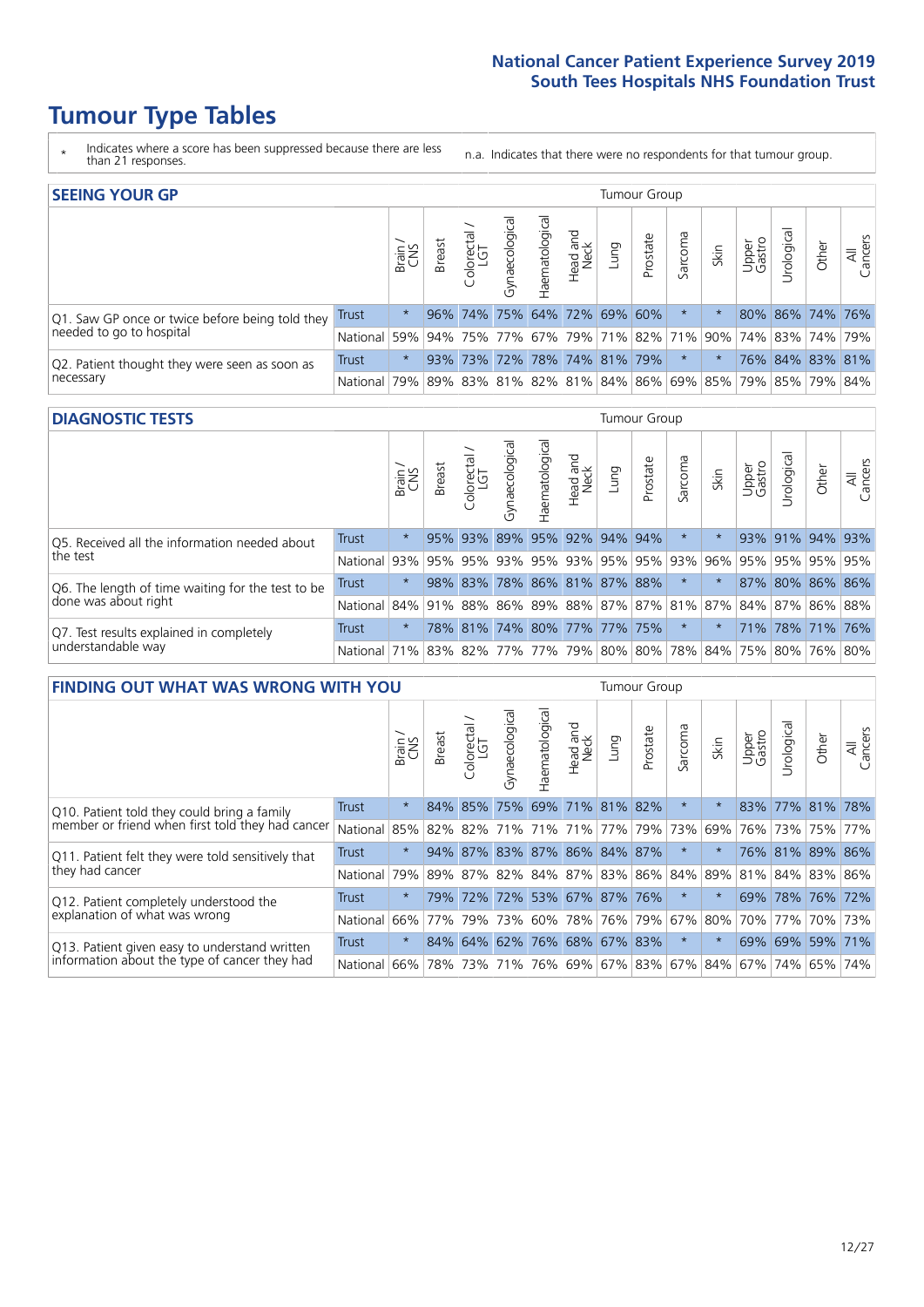# **Tumour Type Tables**

\* Indicates where a score has been suppressed because there are less than 21 responses.

n.a. Indicates that there were no respondents for that tumour group.

| <b>DECIDING THE BEST TREATMENT FOR YOU</b>         |              |         |               |                       |                |                |                        |                             | <b>Tumour Group</b> |                                     |         |                 |                 |             |                |
|----------------------------------------------------|--------------|---------|---------------|-----------------------|----------------|----------------|------------------------|-----------------------------|---------------------|-------------------------------------|---------|-----------------|-----------------|-------------|----------------|
|                                                    |              | Brain   | <b>Breast</b> | olorectal<br>LGT<br>Ũ | Gynaecological | Haematological | ad and<br>Neck<br>Head | Lung                        | Prostate            | Sarcoma                             | Skin    | Upper<br>Gastro | Jrological      | Other       | All<br>Cancers |
| Q14. Patient felt that treatment options were      | <b>Trust</b> | $\star$ | 97%           | 78%                   | 78%            |                |                        | 85% 84% 87%                 | 82%                 | $\star$                             |         | 89%             | 91%             | 79%         | 86%            |
| completely explained                               | National     | 85%     | 85%           | 85%                   |                |                |                        | 85% 82% 87% 84% 83% 83%     |                     |                                     | 89%     | 81%             | 83%             | 79% 83%     |                |
| Q15. Patient felt possible side effects were       | Trust        | $\star$ |               |                       |                |                |                        | 86% 65% 74% 64% 65% 75% 70% |                     | $\star$                             |         |                 | 76% 78% 71% 73% |             |                |
| definitely explained in an understandable way      | National     | 69%     | 74%           | 76%                   |                | 75% 69% 73%    |                        |                             | 74% 73%             | 73%                                 | 77%     | 72%             | 71%             | 70% 73%     |                |
| Q16. Patient definitely given practical advice and | Trust        | $\star$ |               |                       |                |                |                        | 77% 51% 56% 63% 63% 69% 49% |                     | $\star$                             | $\star$ |                 | 67% 69% 64% 64% |             |                |
| support in dealing with side effects of treatment  | National     | 63%     | 70%           | 70%                   |                |                |                        | 69% 65% 70% 69% 65%         |                     | 66%                                 | 71%     | 66%             | 63% 64% 67%     |             |                |
| Q17. Patient definitely told about side effects    | Trust        | $\star$ |               |                       |                |                |                        | 65% 42% 54% 53% 68% 58% 53% |                     | $\star$                             | $\star$ |                 | 62% 55% 48% 56% |             |                |
| that could affect them in the future               | National     | 62%     | 57%           | 59%                   |                |                |                        | 56% 51% 64% 56% 66%         |                     | 54%                                 | 66%     | 53%             |                 | 56% 52%     | 57%            |
| Q18. Patient definitely involved as much as they   | Trust        | $\star$ | 88%           | 76%                   |                |                |                        | 74% 82% 72% 85% 76%         |                     | $\star$                             |         |                 | 84% 82% 80% 81% |             |                |
| wanted in decisions about care and treatment       | National     | 79%     |               |                       |                |                |                        |                             |                     | 81% 83% 81% 80% 81% 81% 84% 81% 87% |         | 79%             |                 | 79% 78% 81% |                |

### **CLINICAL NURSE SPECIALIST (CNS)** Tumour Group

|                                             |              | Brain   | <b>Breast</b>                               | olorectal<br>LGT<br>$\cup$ | aecologica<br>Ğ | $\overline{\sigma}$<br>Ü<br>aematologi | Head and<br>Neck | Lung | Prostate | Sarcoma  | Skin    | Upper<br>Gastro | $\sigma$<br>rologica | Other                                                                       | All<br>ancers<br>$\cup$ |
|---------------------------------------------|--------------|---------|---------------------------------------------|----------------------------|-----------------|----------------------------------------|------------------|------|----------|----------|---------|-----------------|----------------------|-----------------------------------------------------------------------------|-------------------------|
| Q19. Patient given the name of a CNS who    | Trust        | $\star$ |                                             |                            | 100% 89% 96%    |                                        | 85% 93% 96% 92%  |      |          | $^\star$ |         | 90%             |                      | 79% 84% 91%                                                                 |                         |
| would support them through their treatment  | National     |         |                                             |                            |                 |                                        |                  |      |          |          |         |                 |                      | 95% 95% 92% 95% 92% 91% 94% 91% 91% 91% 93% 85% 89%                         | 92%                     |
| Q20. Patient found it very or quite easy to | <b>Trust</b> | $\star$ |                                             |                            | 93% 87% 80%     |                                        | 92% 84% 78% 97%  |      |          | $\ast$   | $\star$ | 90%             |                      | 66% 90% 87%                                                                 |                         |
| contact their CNS                           | National     |         | 86% 84% 88% 85% 87% 86% 86% 80% 86% 90% 85% |                            |                 |                                        |                  |      |          |          |         |                 |                      | 83% 83%                                                                     | 85%                     |
| Q21. Patient got understandable answers to  | <b>Trust</b> | $\star$ | 93%                                         | 98%                        | 84%             |                                        | 92% 83% 74% 96%  |      |          | $\ast$   | $\star$ | 93%             |                      | 74% 92%                                                                     | 89%                     |
| important questions all or most of the time | National     |         |                                             |                            |                 |                                        |                  |      |          |          |         |                 |                      | 82%   87%   89%   86%   89%   88%   86%   87%   87%   93%   86%   87%   86% | 87%                     |

| <b>SUPPORT FOR PEOPLE WITH CANCER</b>                                                             |              |         |                                 |                            |                |                         |                        |                 | Tumour Group |                         |                         |                 |           |             |                |
|---------------------------------------------------------------------------------------------------|--------------|---------|---------------------------------|----------------------------|----------------|-------------------------|------------------------|-----------------|--------------|-------------------------|-------------------------|-----------------|-----------|-------------|----------------|
|                                                                                                   |              | Brain   | <b>Breast</b>                   | olorectal<br>LGT<br>$\cup$ | Gynaecological | Haematological          | ad and<br>Neck<br>Head | Lung            | Prostate     | arcoma<br>vĀ            | Skin                    | Upper<br>Gastro | Jrologica | Other       | All<br>Cancers |
| Q22. Hospital staff gave information about<br>support or self-help groups for people with         | <b>Trust</b> | $\star$ | 88%                             | 79%                        | 79%            |                         |                        | 81% 77% 87%     | 87%          | $\star$                 |                         | 83%             | 71%       |             | 79% 82%        |
| cancer                                                                                            | National     | 92%     |                                 | 92% 88%                    |                |                         |                        |                 |              | 87% 86% 88% 87% 91% 86% | 90%                     | 88%             |           | 81% 83% 88% |                |
| Q23. Hospital staff discussed or gave information<br>about the impact cancer could have on day to | <b>Trust</b> | $\star$ | 88%                             | 75%                        | 80%            |                         |                        | 80% 76% 88% 72% |              | $\star$                 |                         |                 | 88% 71%   | 84% 82%     |                |
| day activities                                                                                    | National     | 84%     |                                 | 86% 85%                    |                | 82% 84% 84% 83% 88% 81% |                        |                 |              |                         | 86%                     | 83%             | 78%       | 79%         | 84%            |
| Q24. Hospital staff gave information on getting                                                   | Trust        | $\star$ |                                 | 58% 52%                    | 64%            |                         | 58% 48%                | 78% 48%         |              | $\ast$                  | $\star$                 | 53%             | $^\star$  | 48%         | 57%            |
| financial help or possible benefits                                                               | National     | 78%     |                                 | 68% 61%                    |                | 66% 61% 67%             |                        |                 | 72% 55%      | 64% 60%                 |                         | 64%             | 47%       | 59%         | 63%            |
| Q25. Hospital staff told patient they could get                                                   | Trust        | $\star$ | 69%                             | 76%                        | 75%            |                         | 88% 82% 81%            |                 | $\star$      | $\star$                 | $\star$                 | 77%             | $\star$   | 75%         | 76%            |
| free prescriptions                                                                                | National     |         | 82% 81% 83% 79% 87% 84% 86% 80% |                            |                |                         |                        |                 |              |                         | 78% 71% 84% 73% 81% 82% |                 |           |             |                |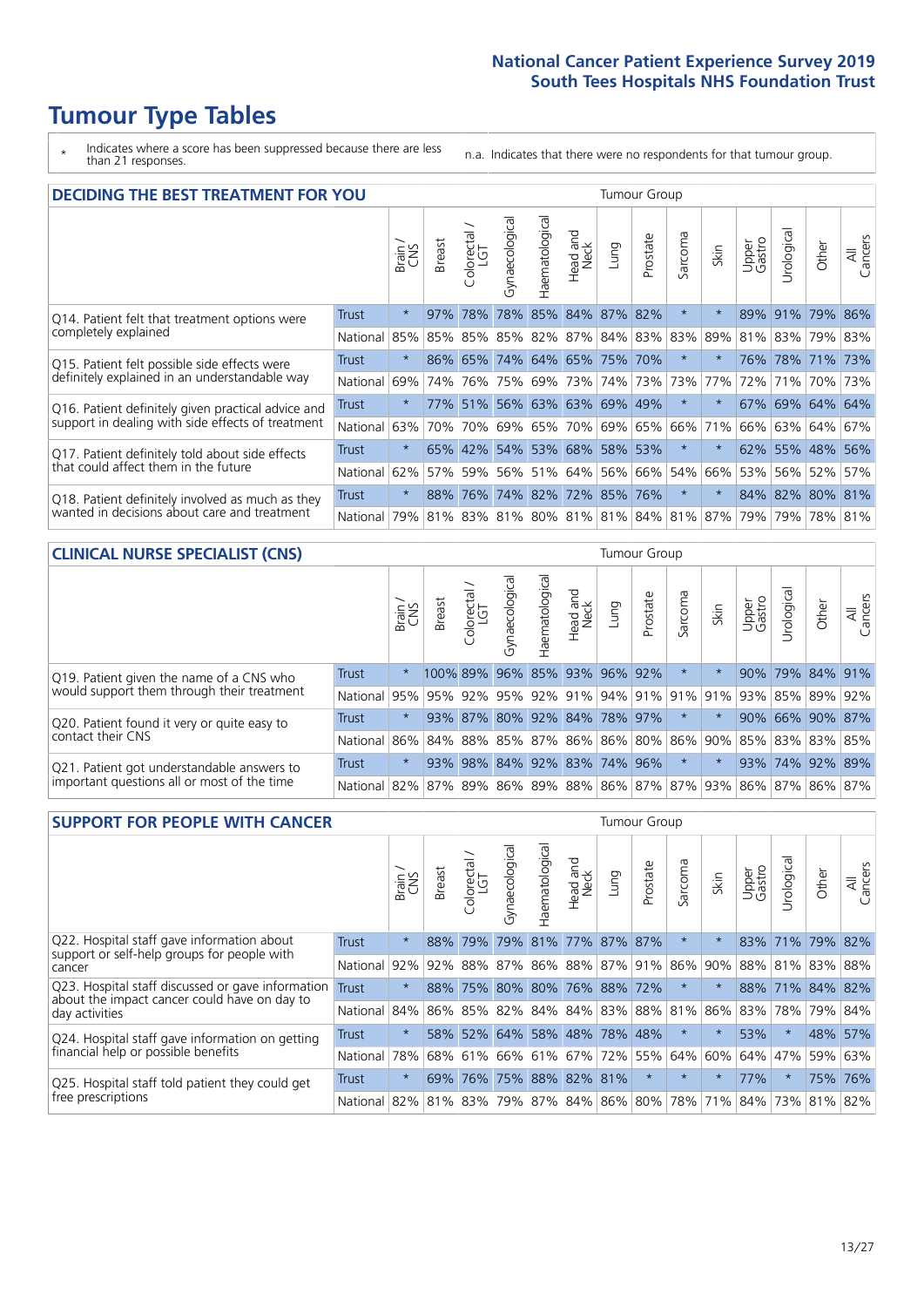# **Tumour Type Tables**

- \* Indicates where a score has been suppressed because there are less than 21 responses.
- n.a. Indicates that there were no respondents for that tumour group.

| <b>OPERATIONS</b>                                |              |              |               |                   |                   |               |                  |             | <b>Tumour Group</b> |         |      |                 |            |                                                 |                |
|--------------------------------------------------|--------------|--------------|---------------|-------------------|-------------------|---------------|------------------|-------------|---------------------|---------|------|-----------------|------------|-------------------------------------------------|----------------|
|                                                  |              | Brain<br>CNS | <b>Breast</b> | Colorectal<br>LGT | ক<br>Gynaecologic | Haematologica | Head and<br>Neck | <b>Gunn</b> | Prostate            | Sarcoma | Skin | Upper<br>Gastro | Urological | Other                                           | All<br>Cancers |
| Q27. Beforehand, patient had all the information | <b>Trust</b> | $\star$      |               | 96% 91%           | 94%               | $\star$       |                  | 96% 96%     | $\star$             | $\star$ |      |                 |            | 92% 89% 96% 94%                                 |                |
| needed about the operation                       | National     | 96%          | 97%           | 96%               |                   |               |                  |             |                     |         |      |                 |            | 96% 94% 96% 95% 97% 95% 96% 96% 95% 95% 95% 96% |                |
| Q28. Afterwards, staff completely explained how  | <b>Trust</b> | $\star$      |               | 76% 69%           | 76%               | $\star$       |                  | 69% 92%     | $\star$             | $\star$ |      |                 |            | 80% 81% 65% 76%                                 |                |
| operation had gone in understandable way         | National     | 76%          |               | 79% 83%           |                   |               | 79%   78%   79%  |             |                     |         |      |                 |            | 79% 78% 80% 82% 79% 76% 77%                     | 79%            |

### **HOSPITAL CARE AS AN INPATIENT** Tumour Group

|                                                                                                  |              | Brain   | Breast | Colorectal /<br>LGT | Gynaecological | Haematological              | Head and<br>Neck | Lung    | Prostate              | Sarcoma | Skin                                                | Upper<br>Gastro | Urological | Other           | All<br>Cancers |
|--------------------------------------------------------------------------------------------------|--------------|---------|--------|---------------------|----------------|-----------------------------|------------------|---------|-----------------------|---------|-----------------------------------------------------|-----------------|------------|-----------------|----------------|
| Q30. Hospital staff didn't talk in front of patient                                              | <b>Trust</b> | $\star$ | 94%    | 58%                 | 78%            | 86% 87% 84%                 |                  |         | 95%                   | $\star$ | $\star$                                             |                 |            | 78% 96% 88% 84% |                |
| as if patient wasn't there                                                                       | National     | 81%     | 86%    | 81%                 | 83%            | 84%                         |                  | 83% 81% | 88%                   | 86%     | 86%                                                 |                 | 81% 83%    | 82%             | 84%            |
| 031. Patient had confidence and trust in all                                                     | Trust        | $\star$ | 88%    | 69%                 | 73%            | 88% 79% 77%                 |                  |         | 86%                   | $\star$ | $\star$                                             |                 |            | 84% 81% 82% 81% |                |
| doctors treating them                                                                            | National     | 82%     |        | 83% 85%             |                | 83% 82%                     |                  | 87% 83% | 89%                   | 86%     | 85%                                                 |                 |            | 81% 85% 80% 84% |                |
| Q32. Patient's family or someone close definitely                                                | <b>Trust</b> | $\star$ | 78%    | 64%                 |                | 69% 67% 67% 67%             |                  |         | $\star$               | $\star$ | $\star$                                             |                 |            | 69% 74% 80% 70% |                |
| felt able to talk to a doctor                                                                    | National     | 67%     | 72%    | 73%                 |                | 72% 74%                     |                  | 75% 74% | 72%                   | 71%     | 74%                                                 |                 | 73% 71%    | 69% 72%         |                |
| Q33. Patient had confidence and trust in all the                                                 | <b>Trust</b> | $\star$ |        |                     |                | 80% 57% 70% 88% 77% 71% 95% |                  |         |                       | $\star$ | $\ast$                                              |                 |            | 65% 61% 65% 73% |                |
| ward nurses treating them                                                                        | National     | 72%     | 73%    | 72%                 |                | 71% 77% 75% 77%             |                  |         | 79%                   | 74%     | 75%                                                 |                 | 73% 77%    | 69%             | 74%            |
| Q34. Patient thought there were always or nearly                                                 | <b>Trust</b> | $\star$ | 72%    | 37%                 | 54%            | 67% 61% 74%                 |                  |         | 62%                   | $\star$ | $\star$                                             | 53%             | 75% 47%    |                 | 60%            |
| always enough nurses on duty to care for them                                                    | National     | 68%     | 64%    | 62%                 | 63%            | 63%                         |                  | 65% 68% | 72%                   | 65%     | 70%                                                 | 65%             | 66%        | 60%             | 64%            |
| Q35. All hospital staff asked patient what name                                                  | Trust        | $\star$ |        |                     |                | 66% 69% 67% 84% 78% 80%     |                  |         | $\star$               | $\star$ | $\star$                                             |                 |            | 76% 79% 79% 75% |                |
| they prefer to be called by                                                                      | National     | 68%     | 62%    | 74% 65%             |                | 72%                         | 71%              | 76%     | 72%                   | 74%     | 70%                                                 | 78%             | 76%        | 69%             | 71%            |
| Q36. Patient always given enough privacy when                                                    | Trust        | $\star$ | 84%    | 71%                 |                | 78% 91% 87% 87%             |                  |         | 95%                   | $\star$ | $\star$                                             | 95%             |            | 93% 85% 86%     |                |
| discussing condition or treatment                                                                | National     | 78%     |        |                     |                | 84% 85% 81% 86% 87% 84%     |                  |         | 88%                   | 84%     | 84%                                                 |                 | 84% 85%    | 82% 85%         |                |
| Q37. Patient definitely found hospital staff to                                                  | <b>Trust</b> | $\star$ | 59%    | 47%                 |                | 44% 57% 45%                 |                  | 46%     | $\star$               | $\star$ | $\star$                                             | 50%             | $\star$    | 40%             | 49%            |
| discuss worries or fears during their inpatient visit                                            | National     | 45%     |        |                     |                | 51% 55% 51% 56% 52% 49%     |                  |         | 53%                   |         | 54% 51%                                             | 53%             | 49%        | 46% 52%         |                |
| Q38. Hospital staff definitely did everything they                                               | Trust        | $\star$ |        | 91% 82%             |                | 79% 83% 78% 79%             |                  |         | $\star$               | $\star$ | $\ast$                                              |                 |            | 74% 82% 84% 81% |                |
| could to help control pain                                                                       | National     | 85%     | 83%    | 84%                 | 82%            | 82%                         | 80%              | 84%     | 85%                   | 83%     | 85%                                                 | 82%             | 81%        | 82%             | 83%            |
| Q39. Patient always felt they were treated with                                                  | Trust        | $\star$ | 92%    | 83%                 |                | 79% 93% 85% 87% 95%         |                  |         |                       | $\star$ | $\star$                                             |                 |            | 84% 93% 88% 87% |                |
| respect and dignity while in hospital                                                            | National 85% |         |        | 87% 87%             |                |                             |                  |         | 85% 89% 87% 88% 91%   | 89%     | 89%                                                 |                 |            | 88% 90% 86% 88% |                |
| Q40. Patient given clear written information<br>about what should or should not do after leaving | Trust        | $\star$ | 83%    | 62%                 | 73%            | 72% 92%                     |                  | 71%     | $\star$               | $\star$ | $\star$                                             | 73%             | 80% 71%    |                 | 77%            |
| hospital                                                                                         | National 80% |         | 89%    | 86%                 |                | 86% 83% 87% 82%             |                  |         |                       | 91% 85% | 90%                                                 |                 | 82% 87%    | 83%             | 86%            |
| Q41. Hospital staff told patient who to contact<br>if worried about condition or treatment after | <b>Trust</b> | $\star$ | 94%    | 94%                 |                |                             |                  |         | 94% 100% 88% 86% 100% | $\star$ |                                                     |                 |            | 94% 96% 91% 94% |                |
| leaving hospital                                                                                 | National 94% |         |        |                     |                |                             |                  |         |                       |         | 95% 95% 93% 96% 93% 92% 96% 94% 95% 92% 92% 93% 94% |                 |            |                 |                |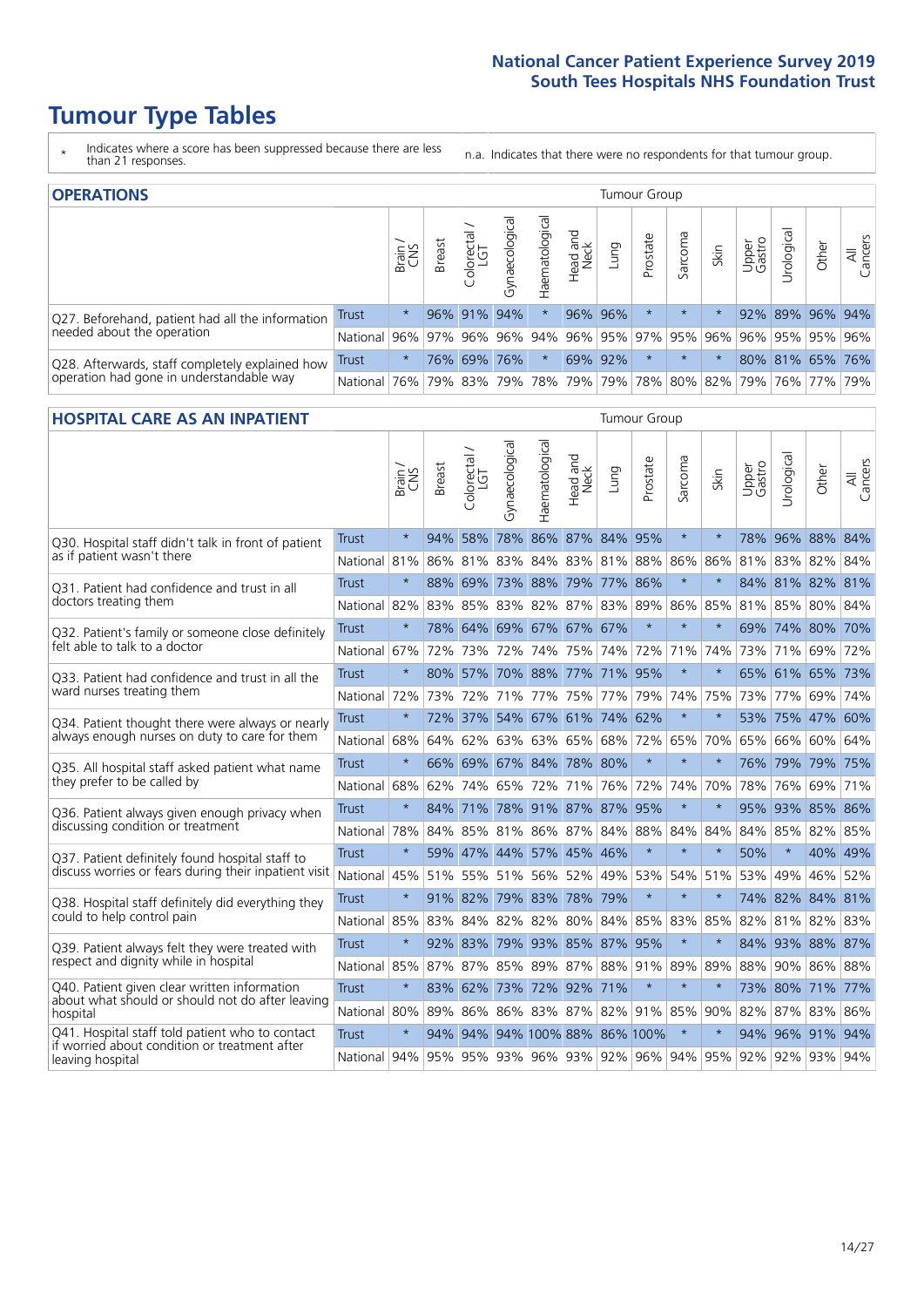# **Tumour Type Tables**

- \* Indicates where a score has been suppressed because there are less than 21 responses.
- n.a. Indicates that there were no respondents for that tumour group.

| <b>HOSPITAL CARE AS A DAY PATIENT / OUTPATIENT</b>                                   |              |         |               |                 |                |                |                        |         | <b>Tumour Group</b> |                          |         |                 |            |         |                |
|--------------------------------------------------------------------------------------|--------------|---------|---------------|-----------------|----------------|----------------|------------------------|---------|---------------------|--------------------------|---------|-----------------|------------|---------|----------------|
|                                                                                      |              | Brain   | <b>Breast</b> | ╮<br>Colorectal | Gynaecological | Haematological | ad and<br>Neck<br>Head | Lung    | Prostate            | arcoma<br>$\overline{ }$ | Skin    | Upper<br>Gastro | Jrological | Other   | All<br>Cancers |
| Q43. Patient definitely found hospital staff to                                      | Trust        | $\star$ | 78%           | 66%             | 63%            | 72%            | 55%                    | 69%     | 66%                 | $\star$                  |         | 74%             | 52%        | 67%     | 69%            |
| discuss worries or fears during their outpatient or<br>day case visit                | National     | 66%     | 68%           | 73%             | 70%            | 73%            | 72%                    | 70%     | 74%                 | 72%                      | 72%     | 71%             | 67%        | 68%     | 71%            |
| Q44. Cancer doctor had the right documents at                                        | Trust        | $\star$ | 98%           | 95%             | 98%            | 96%            |                        | 95% 97% | 94%                 | $\star$                  |         | 98%             | 98%        | 98%     | 97%            |
| patient's last outpatient appointment                                                | National     | 94%     | 96%           | 96%             | 96%            | 97%            |                        | 96% 96% | 96%                 | 96%                      | 96%     | 94%             | 96%        | 95%     | 96%            |
| Q46. Beforehand patient completely had                                               | Trust        | $\star$ | 94%           | $\star$         | $\star$        | 90%            | 78% 88%                |         | $\star$             | n.a.                     | n.a.    | $\star$         | $\star$    | $\star$ | 86%            |
| all information needed about radiotherapy<br>treatment                               | National     | 91%     | 88%           | 83%             | 88%            | 84%            | 86%                    | 86%     | 88%                 | 88%                      | 84%     | 86%             | 83%        | 84%     | 86%            |
| Q47. Patient completely given understandable                                         | Trust        | $\star$ | 68%           | $\star$         |                | $\ast$         |                        | 67% 64% | $\star$             | n.a.                     | n.a.    | $\star$         |            | $\ast$  | 60%            |
| information about whether radiotherapy was<br>working                                | National     | 56%     | 60%           | 57%             | 61%            | 62%            | 63%                    | 59%     | 60%                 | 67%                      | 57%     | 52%             | 59%        | 59%     | 60%            |
| Q49. Beforehand patient completely had all                                           | <b>Trust</b> | $\star$ | 82%           | 83% 85%         |                | 80%            | $\star$                | 87%     | 81%                 | $\star$                  | $\star$ | 87%             | $\star$    | 92% 84% |                |
| information needed about chemotherapy<br>treatment                                   | National     | 80%     | 82%           | 86%             | 87%            | 85%            | 79%                    | 84% 86% |                     | 86%                      | 90%     | 84%             | 85%        | 85%     | 84%            |
| Q50. Patient given enough information about<br>whether chemotherapy was working in a | Trust        | $\star$ | 71%           | 41%             | 61%            | 72%            | $\star$                | 69%     | $\star$             | $\star$                  | $\star$ | 58%             | $\star$    | 66%     | 64%            |
| completely understandable way                                                        | National     | 54%     | 62%           | 64%             | 68%            | 75%            |                        | 57% 67% | 66%                 | 71%                      | 79%     | 61%             | 68%        | 69%     | 68%            |

#### **HOME CARE AND SUPPORT** Tumour Group

|                                                                                                                   |              | Brain   | <b>Breast</b> | olorectal<br>LGT<br>Ü | त्त<br>Gynaecologic | Haematological | Head and<br>Neck | Lung                                    | Prostate | Sarcoma | Skin    | Upper<br>Gastro | Urological  | Other   | All<br>Cancers |
|-------------------------------------------------------------------------------------------------------------------|--------------|---------|---------------|-----------------------|---------------------|----------------|------------------|-----------------------------------------|----------|---------|---------|-----------------|-------------|---------|----------------|
| Q51. Hospital staff definitely gave family or<br>someone close all the information needed to<br>help care at home | <b>Trust</b> | $\star$ |               | 72% 50%               | 57%                 |                | 63% 52%          | 58% 63%                                 |          |         |         | 60%             |             | 53% 51% | 59%            |
|                                                                                                                   | National     | 58%     |               | 58% 63%               |                     |                |                  | 57% 62% 67% 59% 61% 62% 65%             |          |         |         | 60%             |             | 59% 55% | 60%            |
| Q52. Patient definitely given enough support<br>from health or social services during treatment                   | Trust        | $\star$ |               | 67% 43%               |                     |                |                  | 56% 53% 39% 42% 59%                     |          | $\ast$  |         | 50%             | $\star$     | 64%     | 55%            |
|                                                                                                                   | National     | 42%     | 52%           | 60%                   |                     |                |                  | 45%   51%   59%   50%   48%   53%   57% |          |         |         |                 | 54% 48% 51% |         | 52%            |
| Q53. Patient definitely given enough support<br>from health or social services after treatment                    | Trust        | $\star$ | 48%           |                       | $\star$             | 41%            | $\star$          | 36%                                     | $\star$  | $\star$ | $\star$ | 38%             | $\star$     | $\star$ | 44%            |
|                                                                                                                   | National     | 39%     | 41% 53%       |                       | 39%                 | $ 43\% $       | 56%              | 40%                                     | 46%      |         | 48% 59% | 47%             | 44%         | 44%     | 45%            |

| <b>CARE FROM YOUR GENERAL PRACTICE</b>                                                                     |                                                  |         |               |                             |                |                | Tumour Group     |      |          |         |      |                                                                 |                 |       |                |
|------------------------------------------------------------------------------------------------------------|--------------------------------------------------|---------|---------------|-----------------------------|----------------|----------------|------------------|------|----------|---------|------|-----------------------------------------------------------------|-----------------|-------|----------------|
|                                                                                                            |                                                  | Brain,  | <b>Breast</b> | Colorectal<br>LGT           | Gynaecological | Haematological | Head and<br>Neck | Lung | Prostate | Sarcoma | Skin | Upper<br>Gastro                                                 | Urological      | Other | All<br>Cancers |
| Q54. GP given enough information about<br>patient's condition and treatment                                | Trust                                            | $\star$ |               | 94% 97% 95% 97% 84% 93% 96% |                |                |                  |      |          | $\star$ |      |                                                                 | 90% 92% 96% 94% |       |                |
|                                                                                                            | National 91% 96% 95% 95% 96% 94% 94% 96% 94% 96% |         |               |                             |                |                |                  |      |          |         |      |                                                                 | 93% 95% 94% 95% |       |                |
| Q55. General practice staff definitely did<br>everything they could to support patient during<br>treatment | <b>Trust</b>                                     | $\star$ |               | 61% 61% 71% 57% 45% 61% 66% |                |                |                  |      |          | $\star$ |      |                                                                 | 62% 62% 57% 60% |       |                |
|                                                                                                            | National                                         | 55%     |               | 58% 59%                     |                |                |                  |      |          |         |      | 56%   56%   59%   56%   64%   56%   65%   59%   59%   55%   58% |                 |       |                |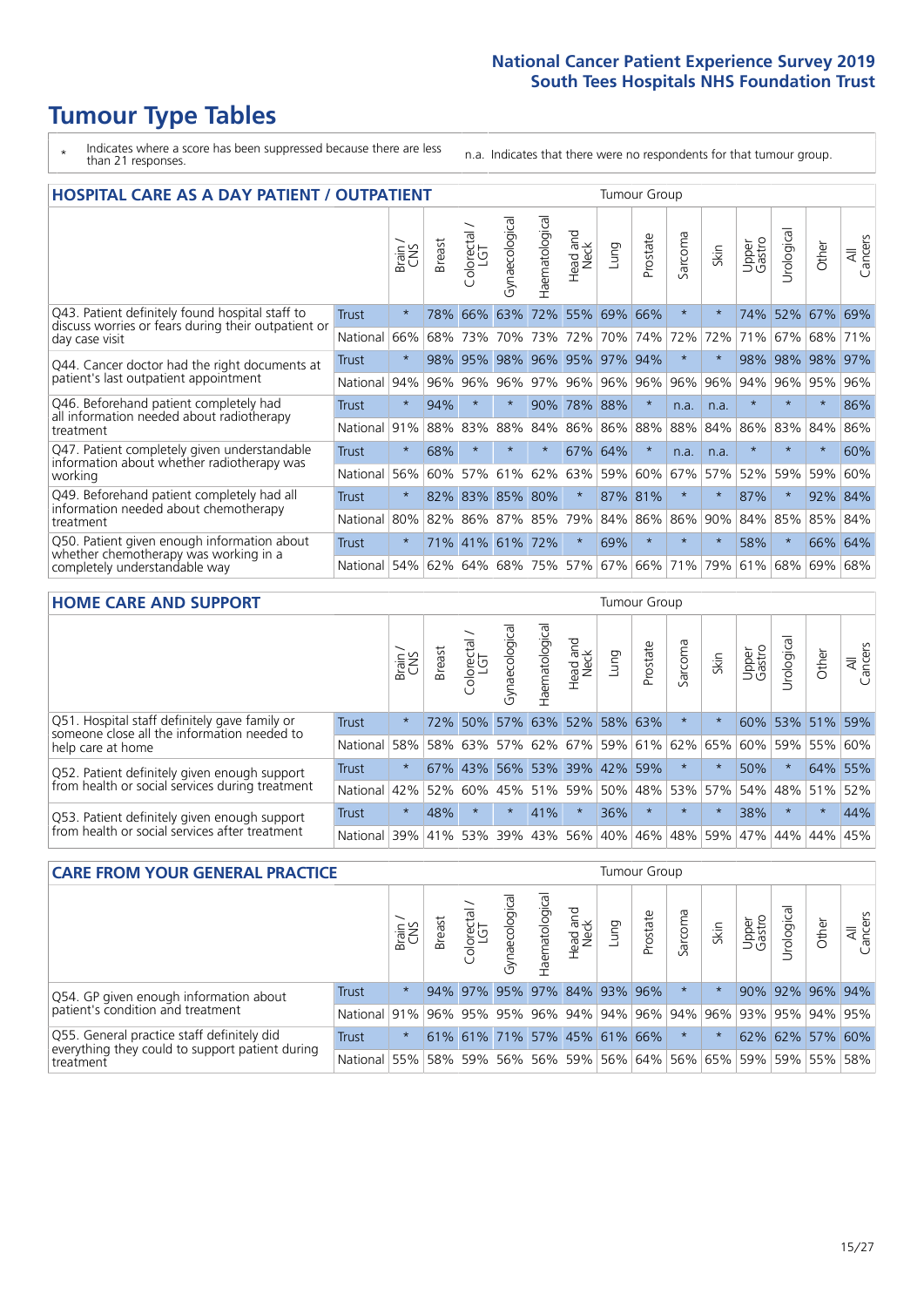# **Tumour Type Tables**

- \* Indicates where a score has been suppressed because there are less than 21 responses.
- n.a. Indicates that there were no respondents for that tumour group.

### **YOUR OVERALL NHS CARE** THE TWO CONTROLLER THE THE THROUP CHANGE THE TUMOUR GROUP

|                                                                                                          |              | Brain   | <b>Breast</b> | olorectal<br>LGT<br>Û | Gynaecological | Haematological | aad and<br>Neck<br>Head | Lung    | Prostate | arcoma<br>$\sqrt{ }$ | Skin    | Upper<br>Gastro | $\overline{c}$<br>Urologia | Other       | All<br>Cancers |
|----------------------------------------------------------------------------------------------------------|--------------|---------|---------------|-----------------------|----------------|----------------|-------------------------|---------|----------|----------------------|---------|-----------------|----------------------------|-------------|----------------|
| Q56. Different people treating and caring for                                                            | Trust        | $\star$ | 72%           | 62%                   | 77%            | 81%            | 61%                     | 73%     | 77%      | $\star$              | $\star$ | 78%             | 76%                        | 78%         | 74%            |
| patient always work well together to give best<br>possible care                                          | National     | 60%     |               | 73% 73%               | 69%            | 75%            | 73%                     | 73% 75% |          | 70%                  | 79%     | 69%             | 74%                        | 68%         | 73%            |
| Q57. Patient given a care plan                                                                           | <b>Trust</b> | $\star$ | 44%           | 36%                   |                |                | 34% 36% 30% 31% 42%     |         |          | $\star$              | $\ast$  | 21% 27%         |                            | 32% 35%     |                |
|                                                                                                          | National     | 36%     | 41%           | 40%                   | 34%            | 36%            | 39%                     | 36%     | 40%      | 34%                  | 44%     | 36%             | 33%                        | 31%         | 38%            |
| Q58. Overall the administration of care was good<br>or very good                                         | Trust        | $\star$ |               | 92% 81%               |                |                | 89% 91% 85% 93% 84%     |         |          | $\star$              |         | 81%             | 89%                        | 89% 88%     |                |
|                                                                                                          | National     | 85%     |               | 90% 88%               |                | 87% 91%        | 90%                     |         | 90% 88%  | 88%                  | 90%     | 86%             |                            | 85% 87% 89% |                |
| Q59. Patient felt length of time for attending<br>clinics and appointments for cancer was about<br>right | <b>Trust</b> | $\star$ | $86\%$        | 68%                   |                |                | 76% 70% 62% 83% 81%     |         |          | $\star$              | $\star$ | 50%             | 73%                        | $ 67\% $    | 73%            |
|                                                                                                          | National     | 58%     | 68%           | 73%                   | 66%            | 66%            | 71%                     | 71%     | 76%      | 68%                  | 73%     | 66%             | 75%                        | 64%         | 69%            |
| Q60. Someone discussed with patient whether<br>they would like to take part in cancer research           | Trust        | $\star$ | 37%           | 26%                   | 22% 35%        |                | 18%                     | 31% 50% |          | $\star$              | $\star$ | 14%             | 27%                        | 28%         | 30%            |
|                                                                                                          | National     | 42%     | 30%           | 32%                   | 31%            | 33%            | 21%                     | 34%     | 31%      | 36%                  | 20%     | 36%             | 21%                        | 32%         | 30%            |
| Q61. Patient's average rating of care scored from<br>very poor to very good                              | Trust        | $\star$ | 9.1           | 8.5                   | 8.7            | 9.0            | 8.7                     | 9.1     | 8.7      | $\star$              | $\ast$  | 8.8             | 8.5                        | 8.9         | 8.9            |
|                                                                                                          | National     | 8.6     | 8.9           | 8.8                   | 8.7            | 8.9            | 8.8                     | 8.8     | 8.8      | 8.8                  | 8.9     | 8.7             | 8.7                        | 8.7         | 8.8            |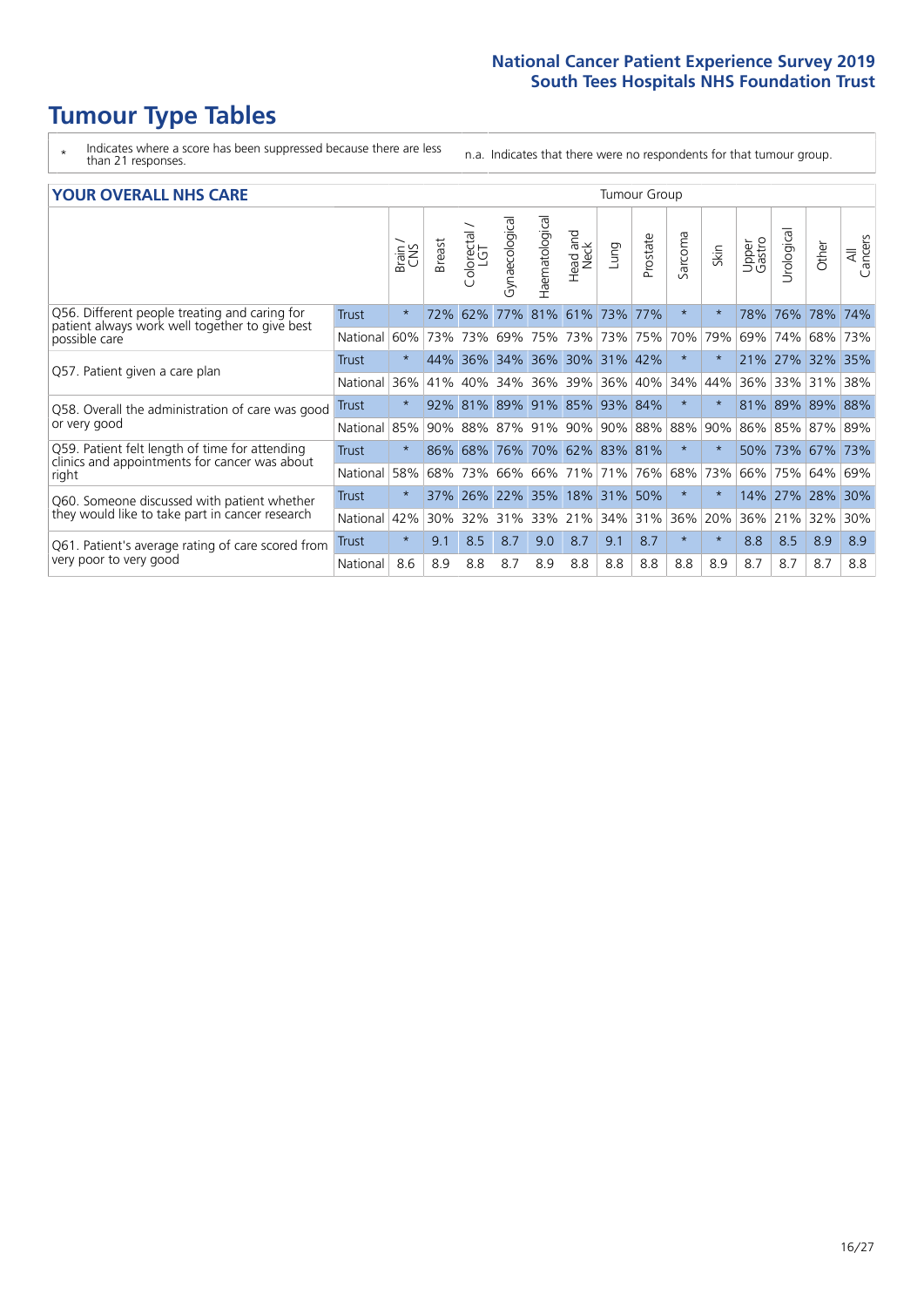### **Year on Year Charts**





### **DIAGNOSTIC TESTS**





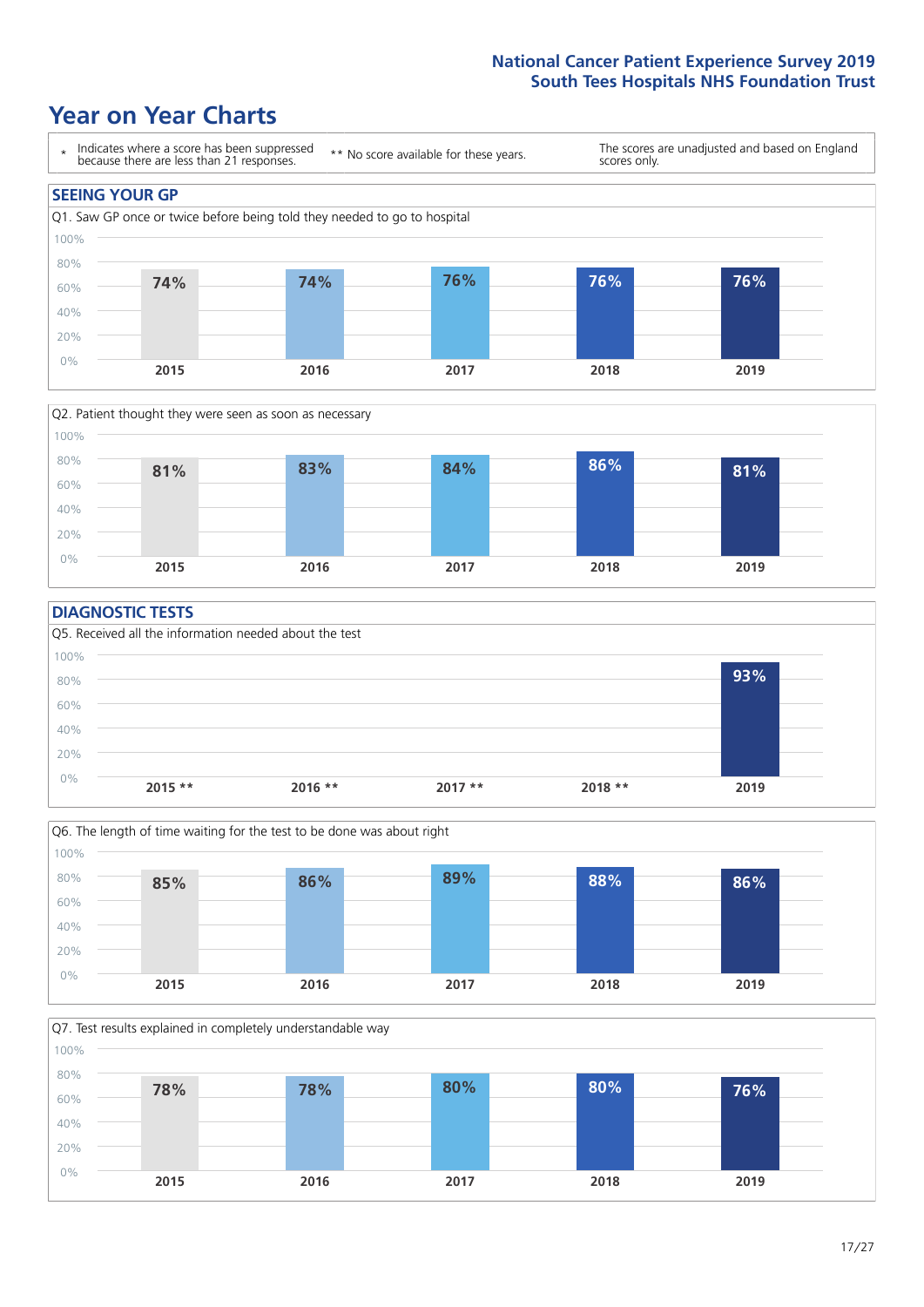







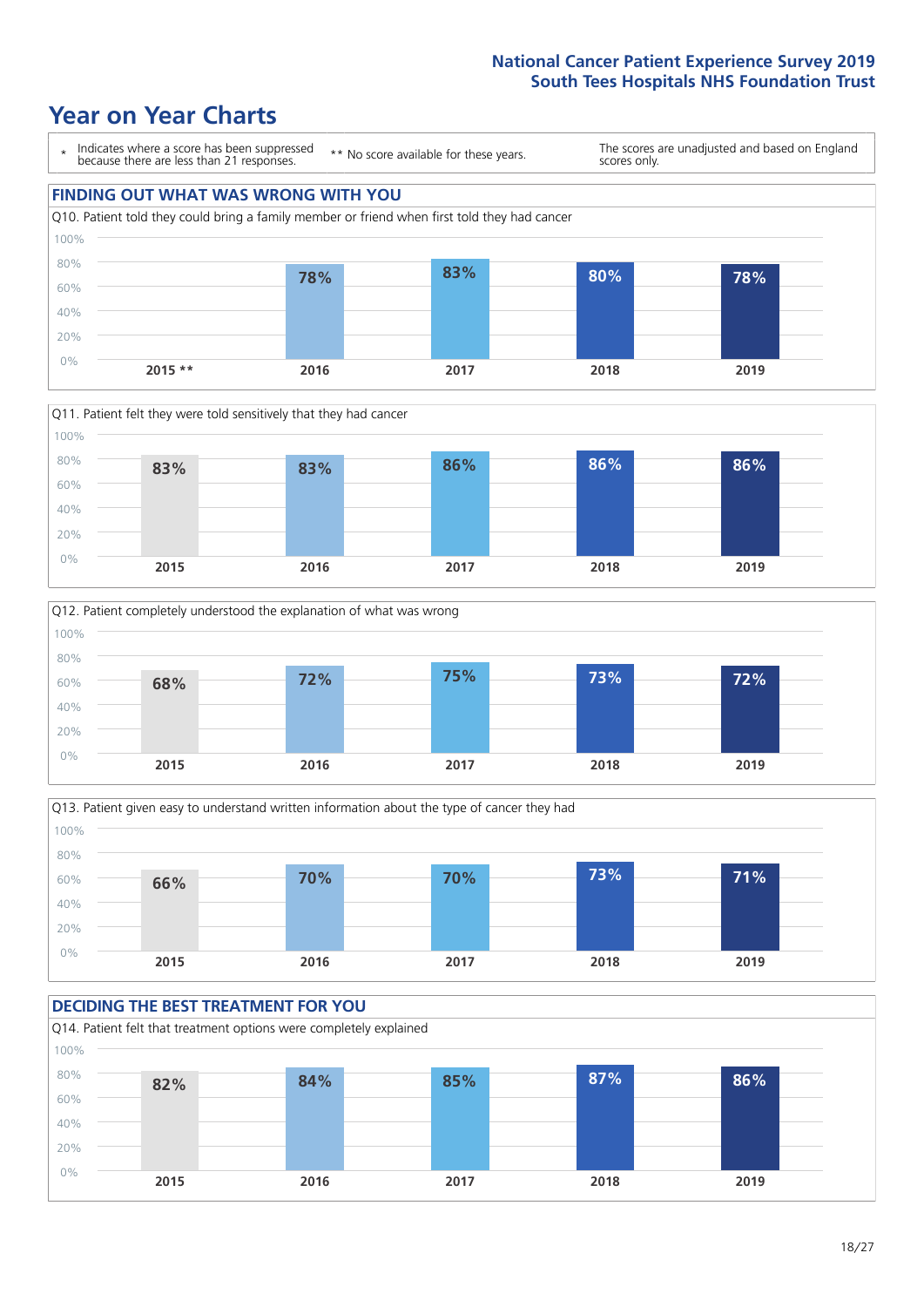





Q18. Patient definitely involved as much as they wanted in decisions about care and treatment  $0%$ 20% 40% 60% 80% 100% **2015 \*\* 2016 \*\* 2017 \*\* 2018 \*\* 2019 81%**

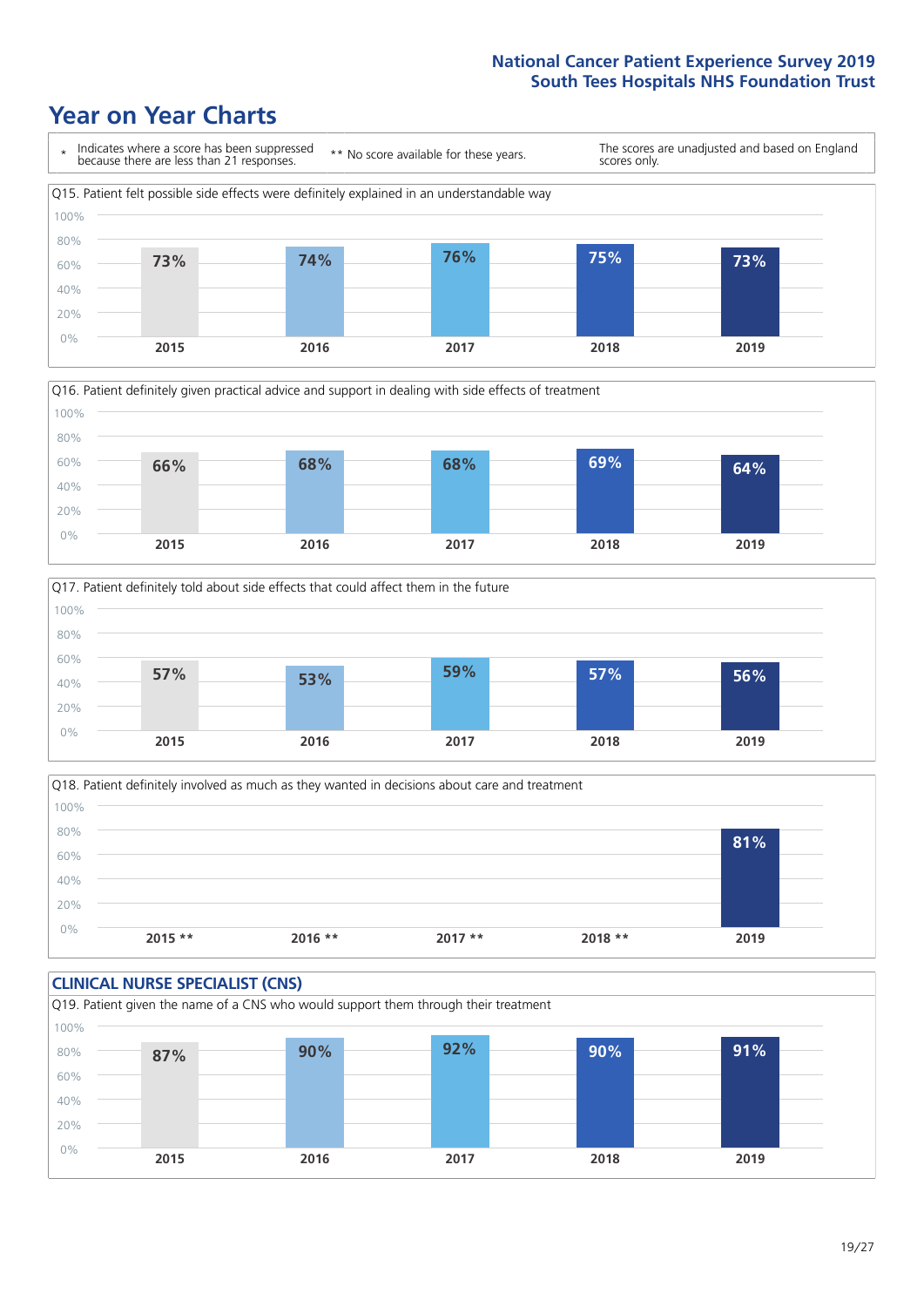







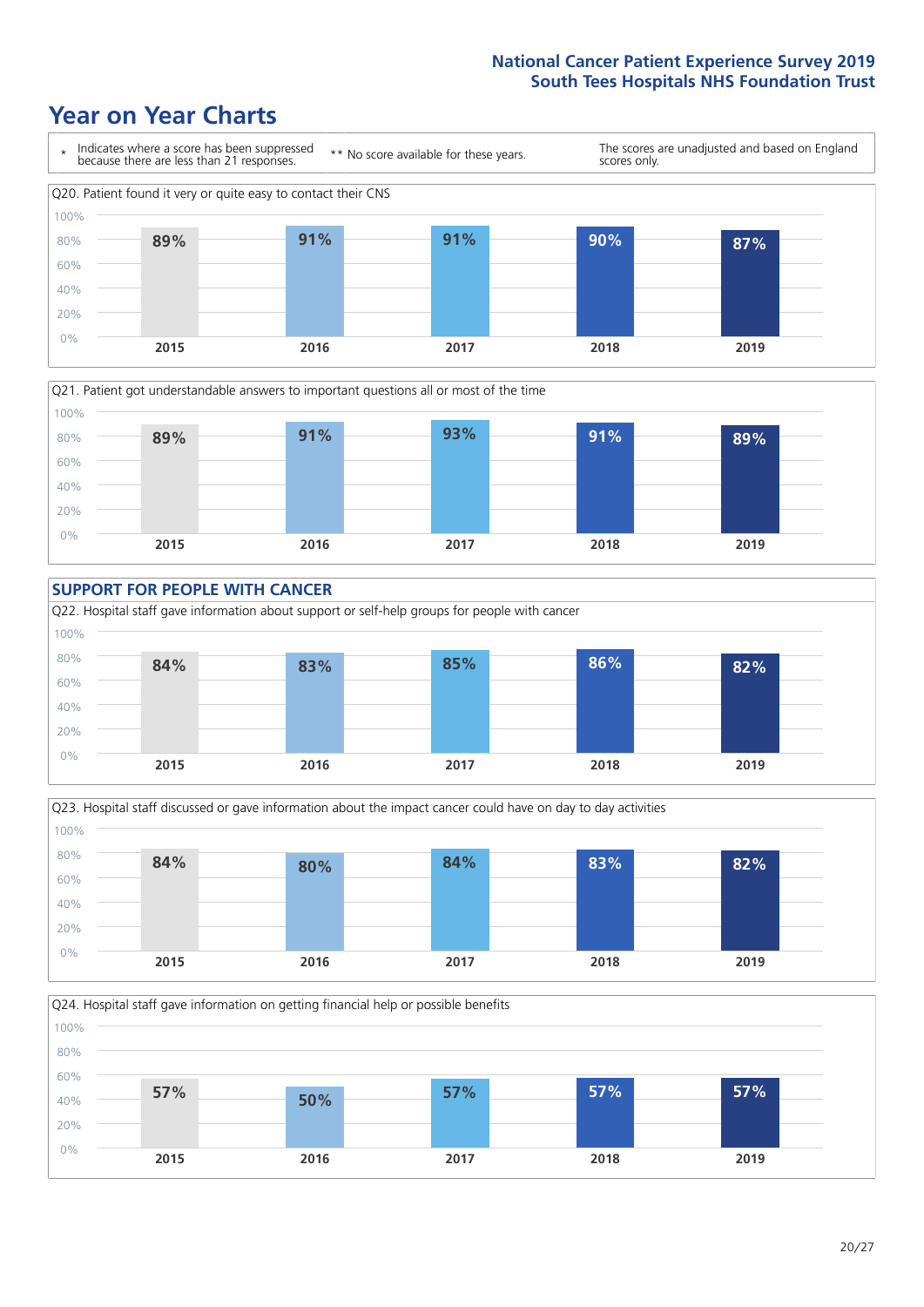### **Year on Year Charts**



#### **OPERATIONS**





### **HOSPITAL CARE AS AN INPATIENT** Q30. Hospital staff didn't talk in front of patient as if patient wasn't there 0% 20% 40% 60% 80% 100% **2015 \*\* 2016 \*\* 2017 \*\* 2018 \*\* 2019 84%**

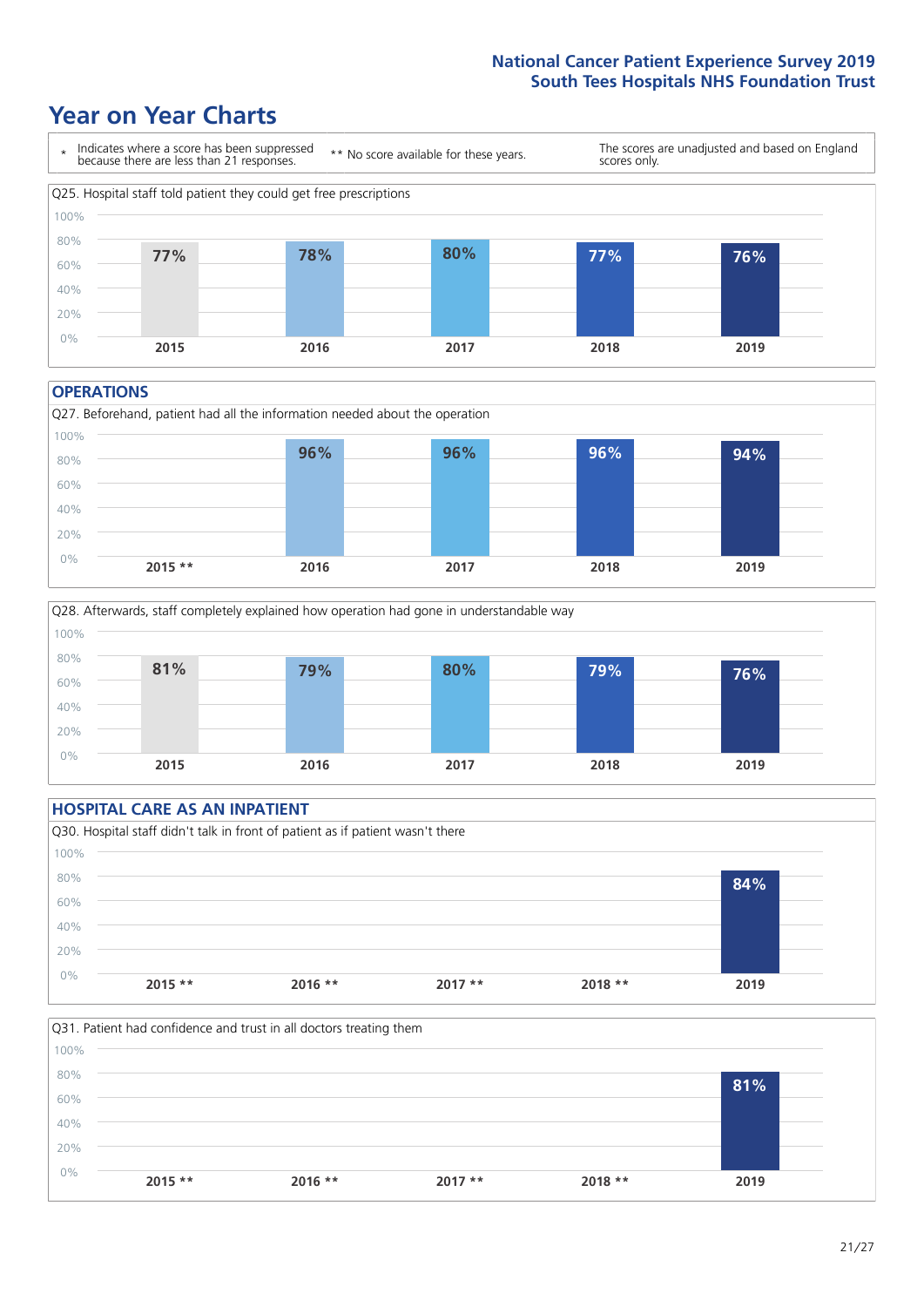







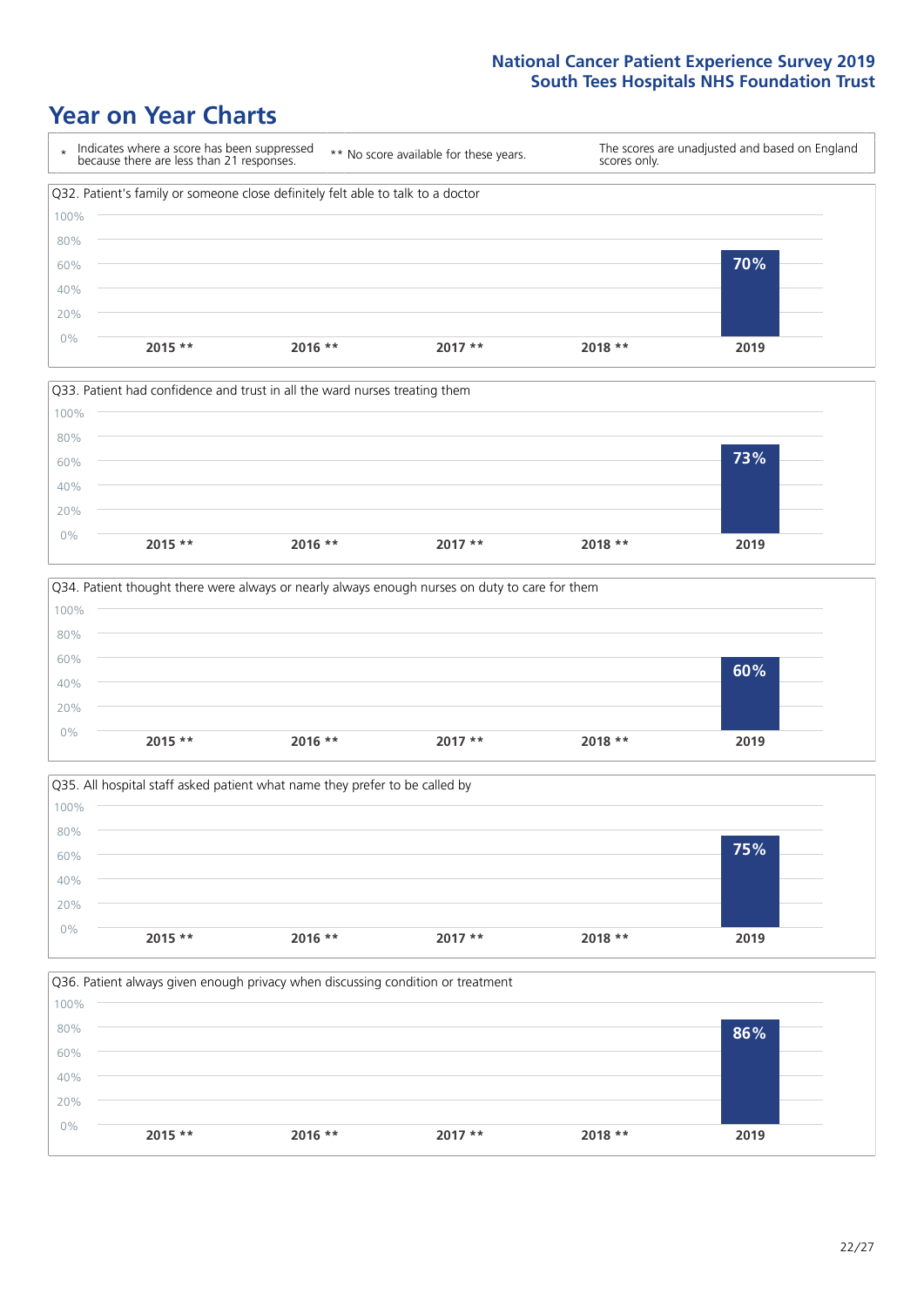







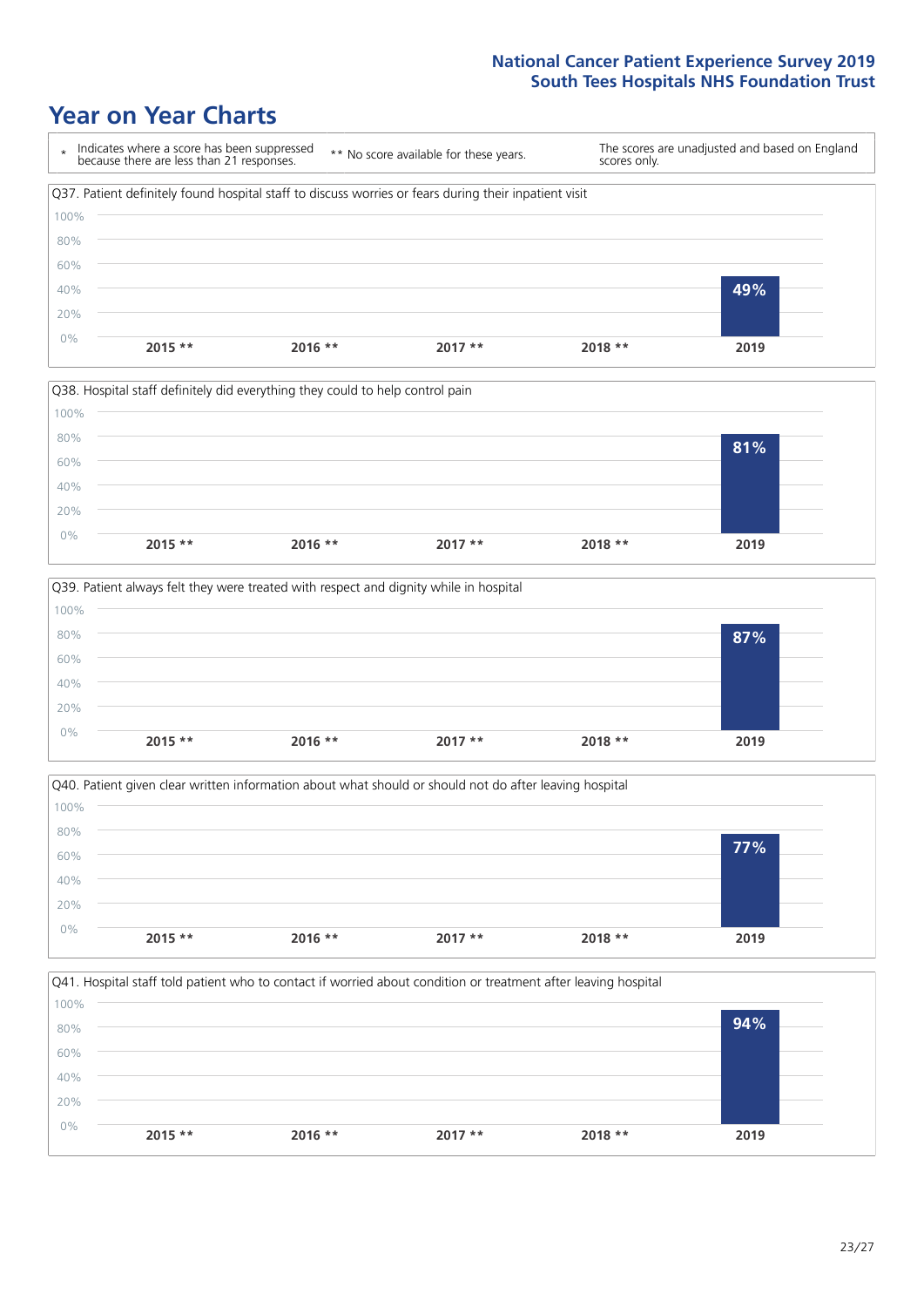







Q49. Beforehand patient completely had all information needed about chemotherapy treatment

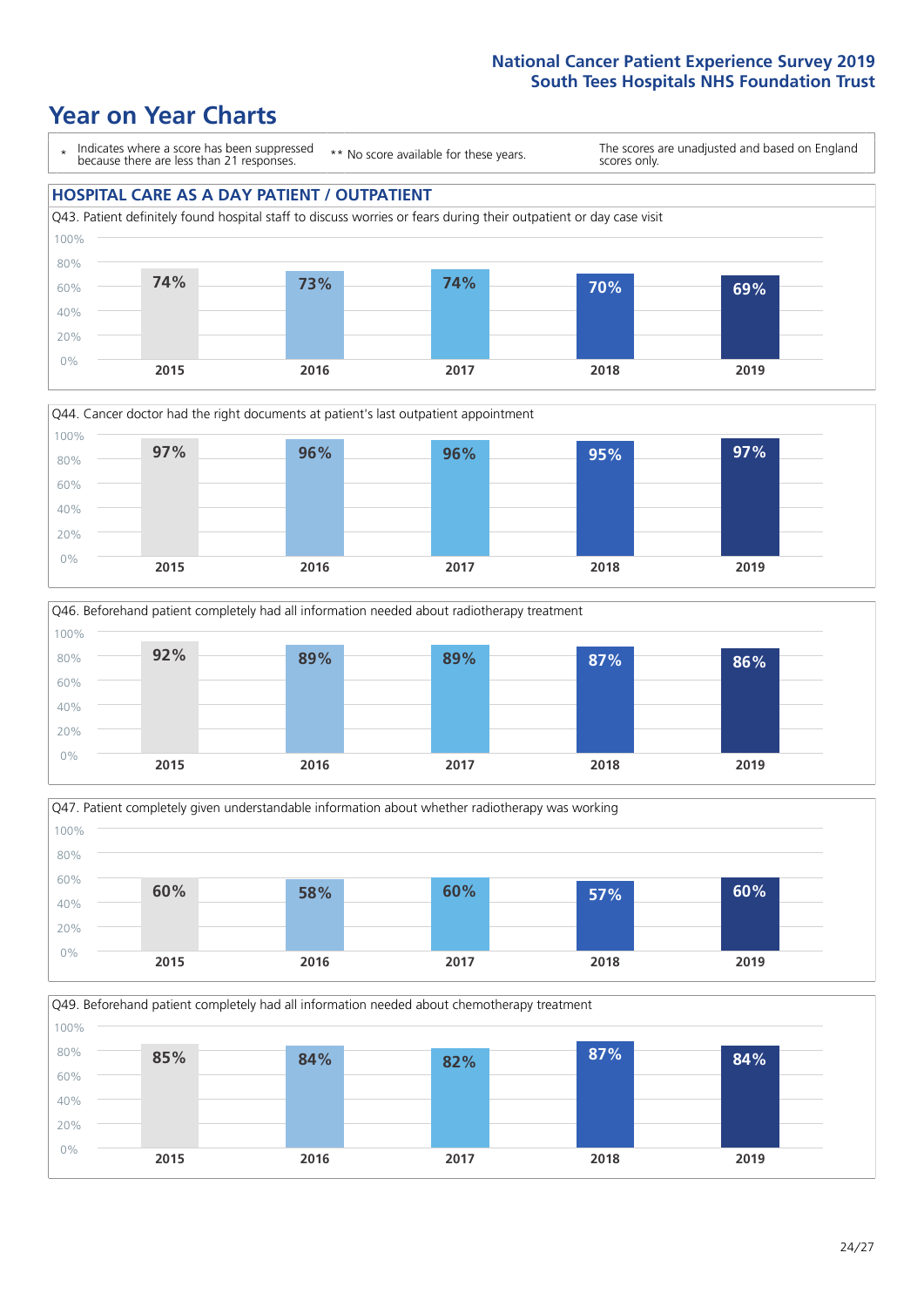### **Year on Year Charts**



#### **HOME CARE AND SUPPORT**







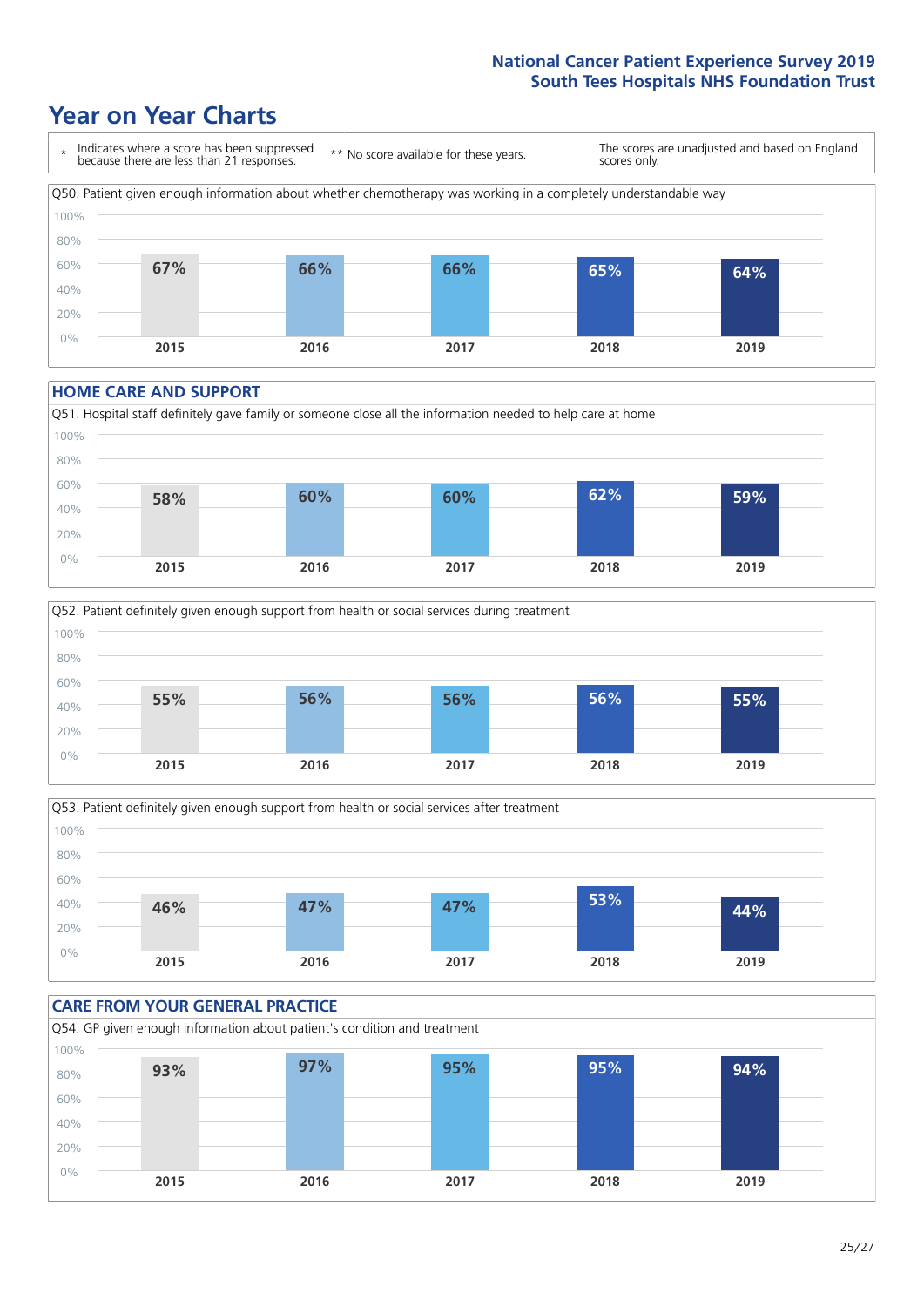### **Year on Year Charts**



#### **YOUR OVERALL NHS CARE**







Q59. Patient felt length of time for attending clinics and appointments for cancer was about right 0% 20% 40% 60% 80% 100% **2015 2016 2017 2018 2019 72% 72% 75% 75% 73%**